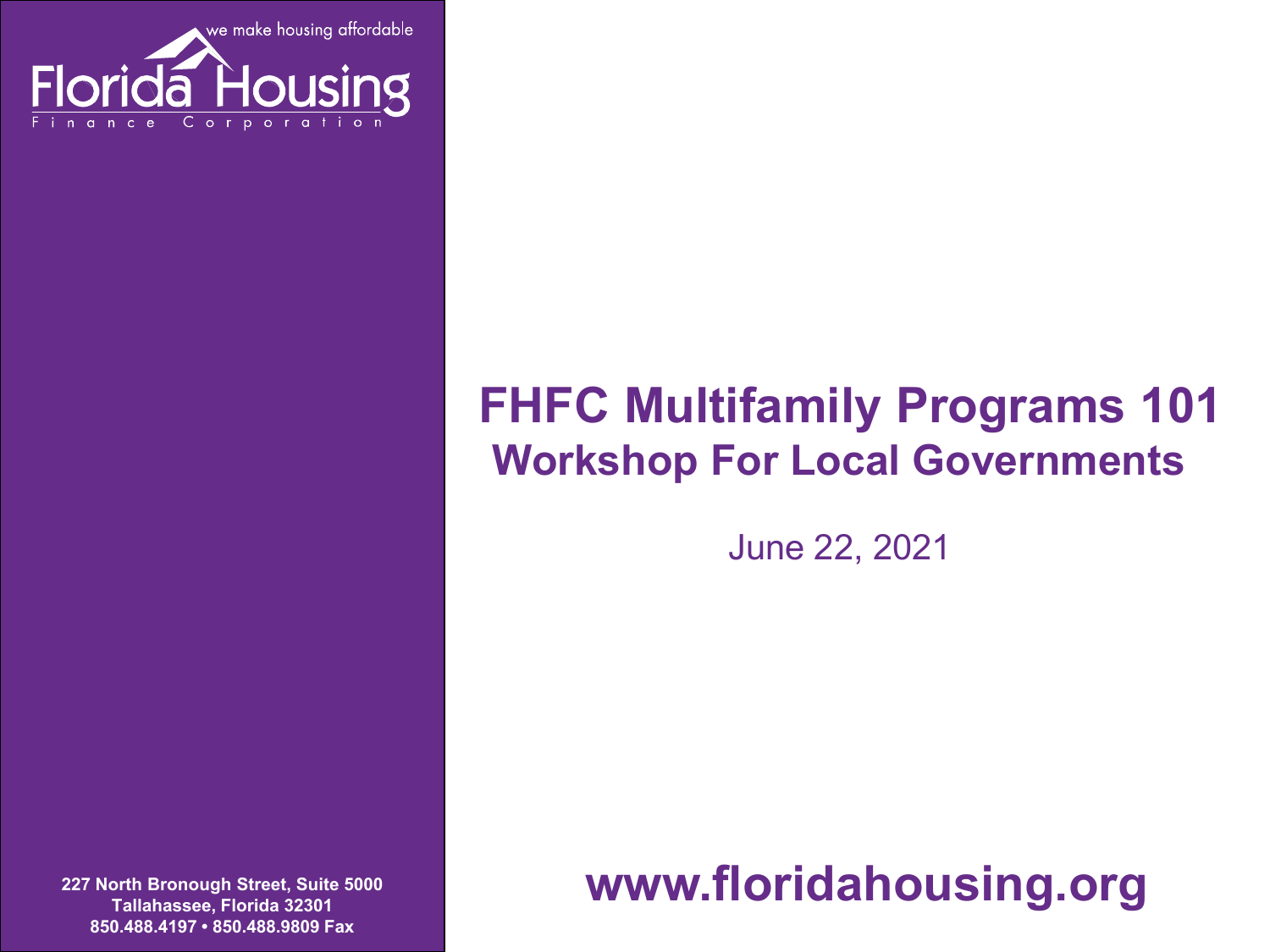### **Overview of Florida Housing Finance Corporation (FHFC)**

FHFC funds the development of affordable multifamily rental housing through competitive or noncompetitive allocation of state and federal resources.

- Low Income Housing Tax Credits (LIHTC)
- State Apartment Incentive Loan Program (SAIL)
- $\triangleright$  Grants
- **► HOME Investment Partnership Program**
- Hurricane Recovery (CGBG-DR (Fed.) & RRLP (State))
- Tax-Exempt Bonds (FHFC or Local HFA) used in conjunction with 4% LIHTC & SAIL

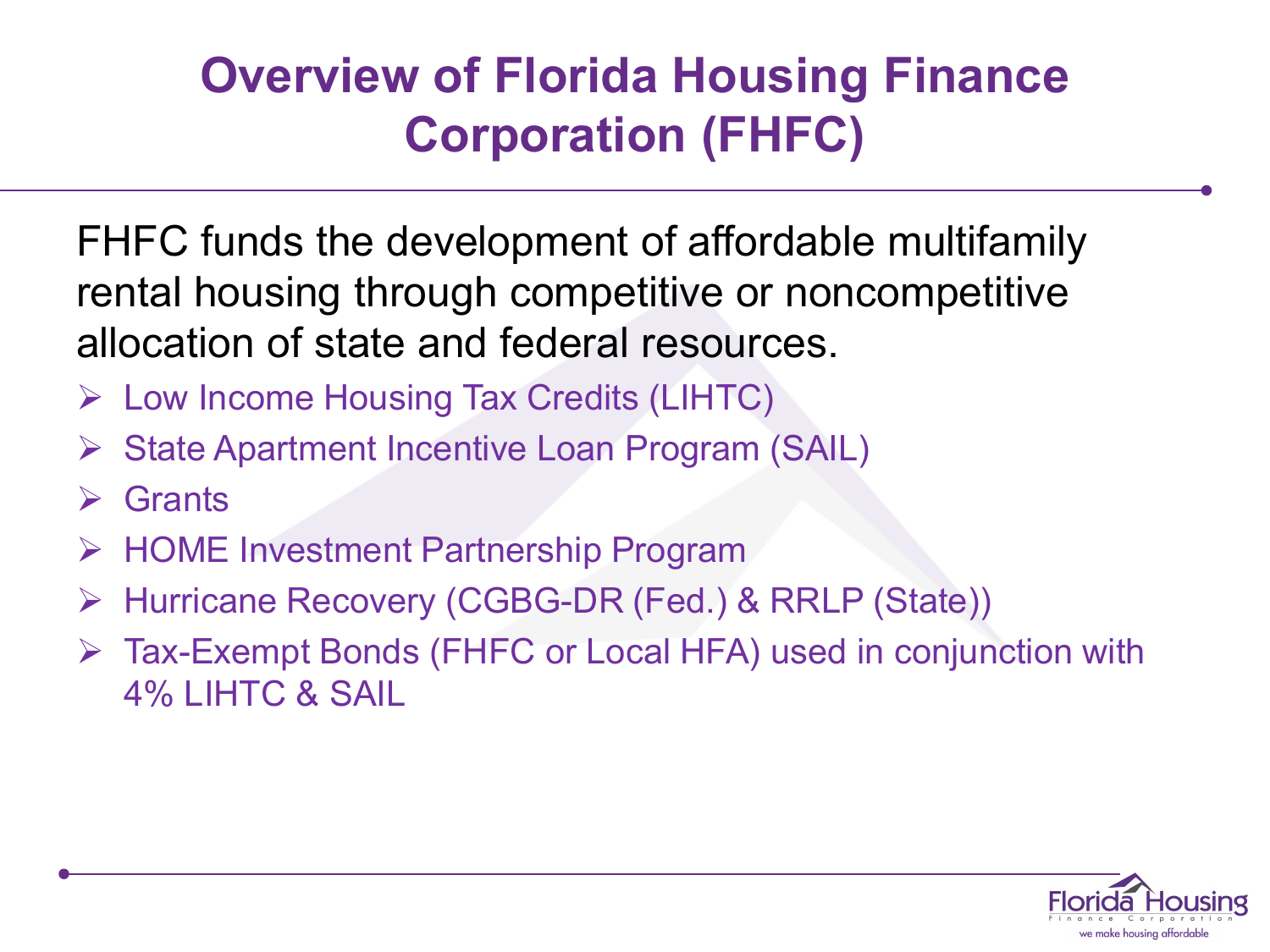## Rules

- $\triangleright$  Rule Chapter 67-60, F.A.C.
	- Governs the competitive solicitation process
- $\triangleright$  Rule Chapter 67-48, F.A.C.
	- Governs the 9% Housing Credits, SAIL, HOME, and EHCL programs
	- Competitive
- $\triangleright$  Rule Chapter 67-21, F.A.C.
	- Governs the MMRB and 4% Housing Credits programs
	- Non-Competitive

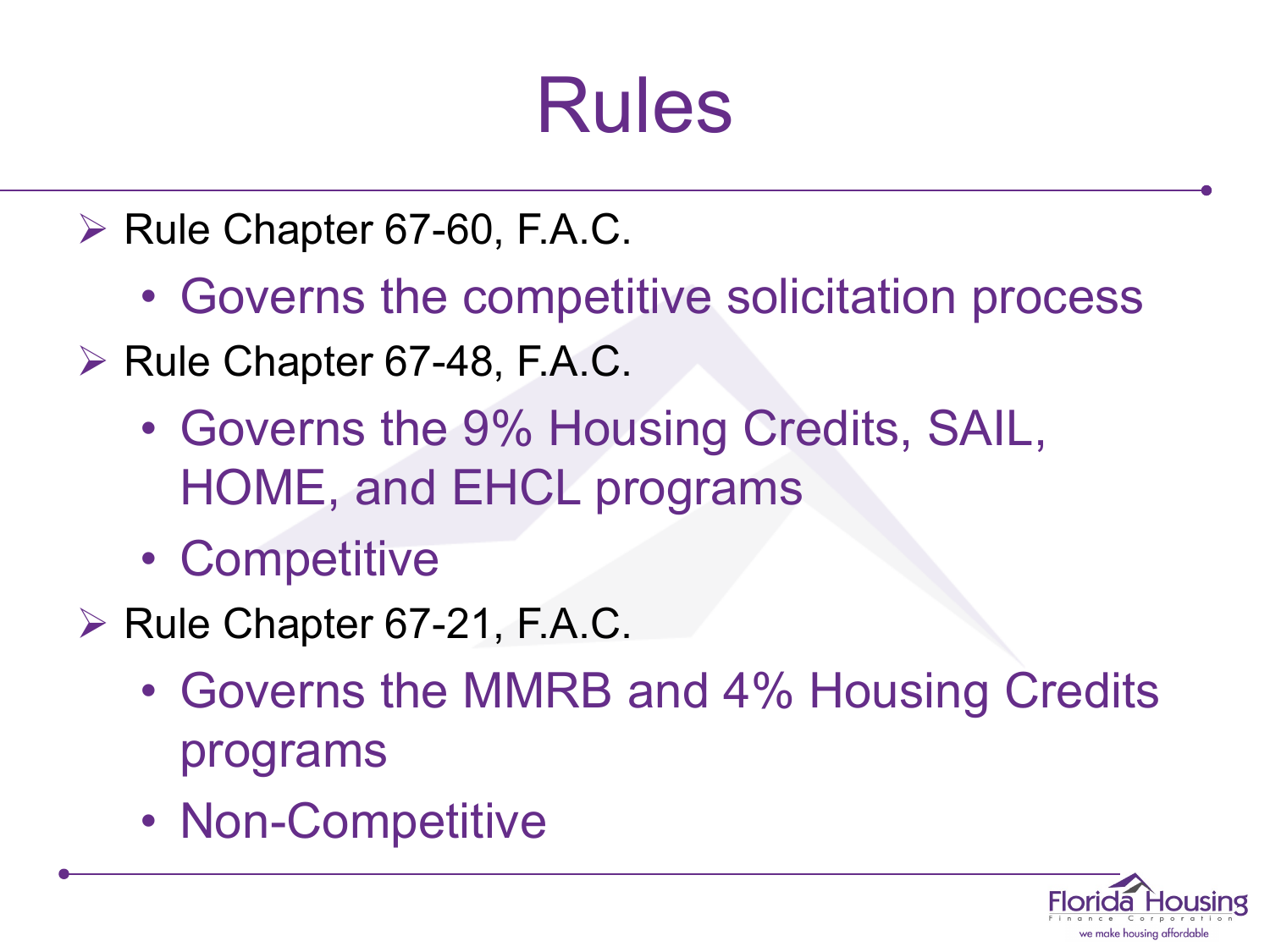## **RFA Timeline**

- During the spring workshops, various policy goals are discussed; and
- Geographic and demographic disbursement goals for allocating resources are set forth.
- $\triangleright$  Once funding appropriations are finalized by the legislature, the funding amounts and tentative RFA timeline is presented to the FHFC Board of Directors for approval, usually in the summer.
- $\triangleright$  We are guided by a few things, depending on the funding resource, including but not limited to:
	- Statute (SAIL & state programs)
	- Qualified Allocation Plan (LIHTC)
	- Federal Regulations (HOME/CDBG-DR)
	- University of Florida Shimberg Center 3-year Rental Market Study
	- $\triangle$  **Public & Stakeholder Comment**

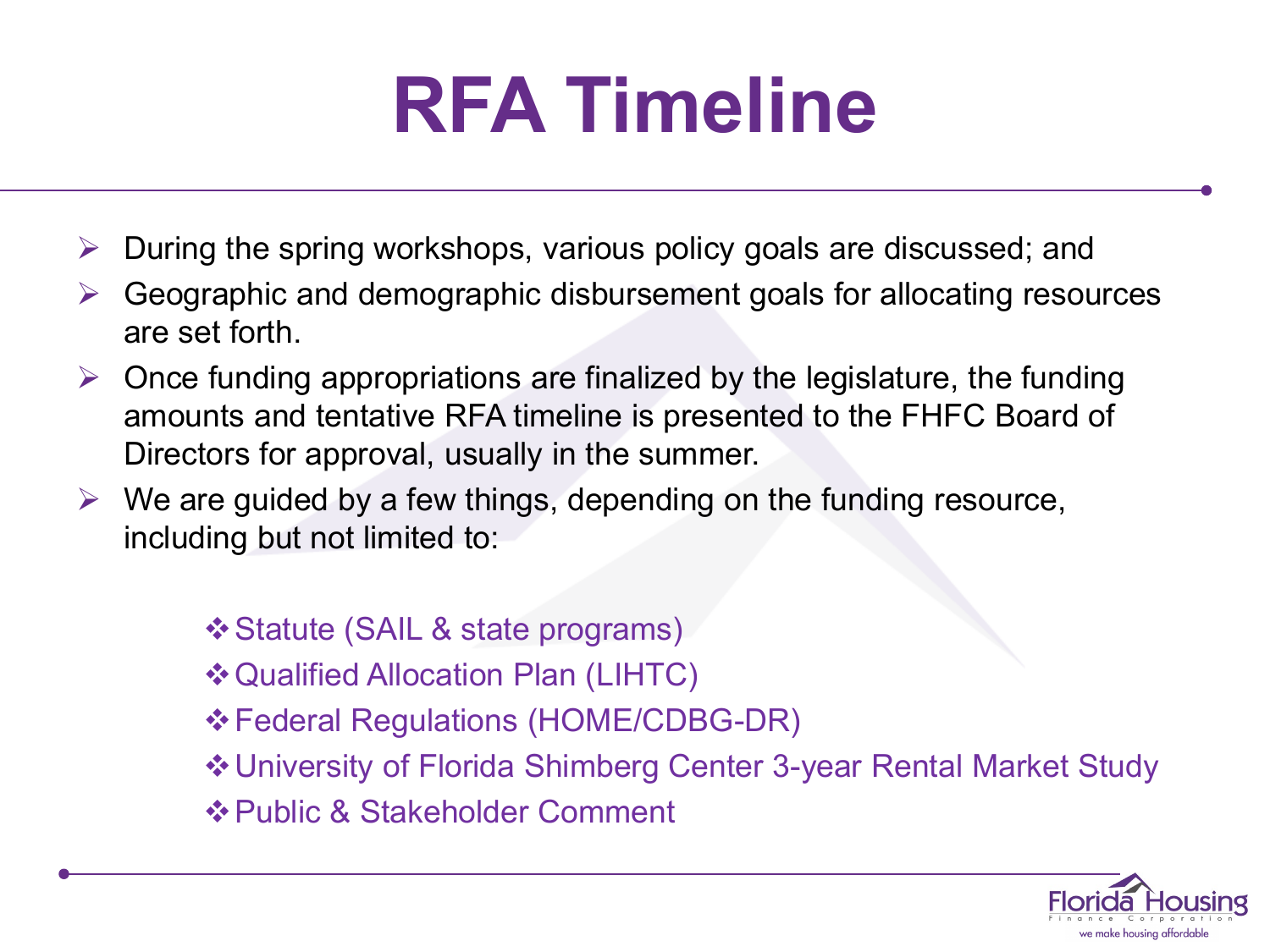# **RFA Timeline**

- $\geq$  15-18 RFAs/year for rental development funding.
- $\triangleright$  Typical RFA cycle runs July 1 June 30.
- $\triangleright$  Each RFA customized in some way, e.g., type of housing, by geographic areas, demographic populations, etc.
- $\triangleright$  RFAs are issued with a strict Application due date.
- $\triangleright$  Once an RFA is issued, there is a formal Q & A process for engaging with FHFC.
- $\triangleright$  All RFAs have a non-interference clause prohibiting Applicants or any representative on their behalf (including Local Governments!) from contacting FHFC staff about a particular Application.
- $\triangleright$  FHFC does not "pre-score" Applications.
- $\triangleright$  The most recent timeline can be found here: [https://www.floridahousing.org/programs/developers-multifamily](https://www.floridahousing.org/programs/developers-multifamily-programs/competitive)programs/competitive

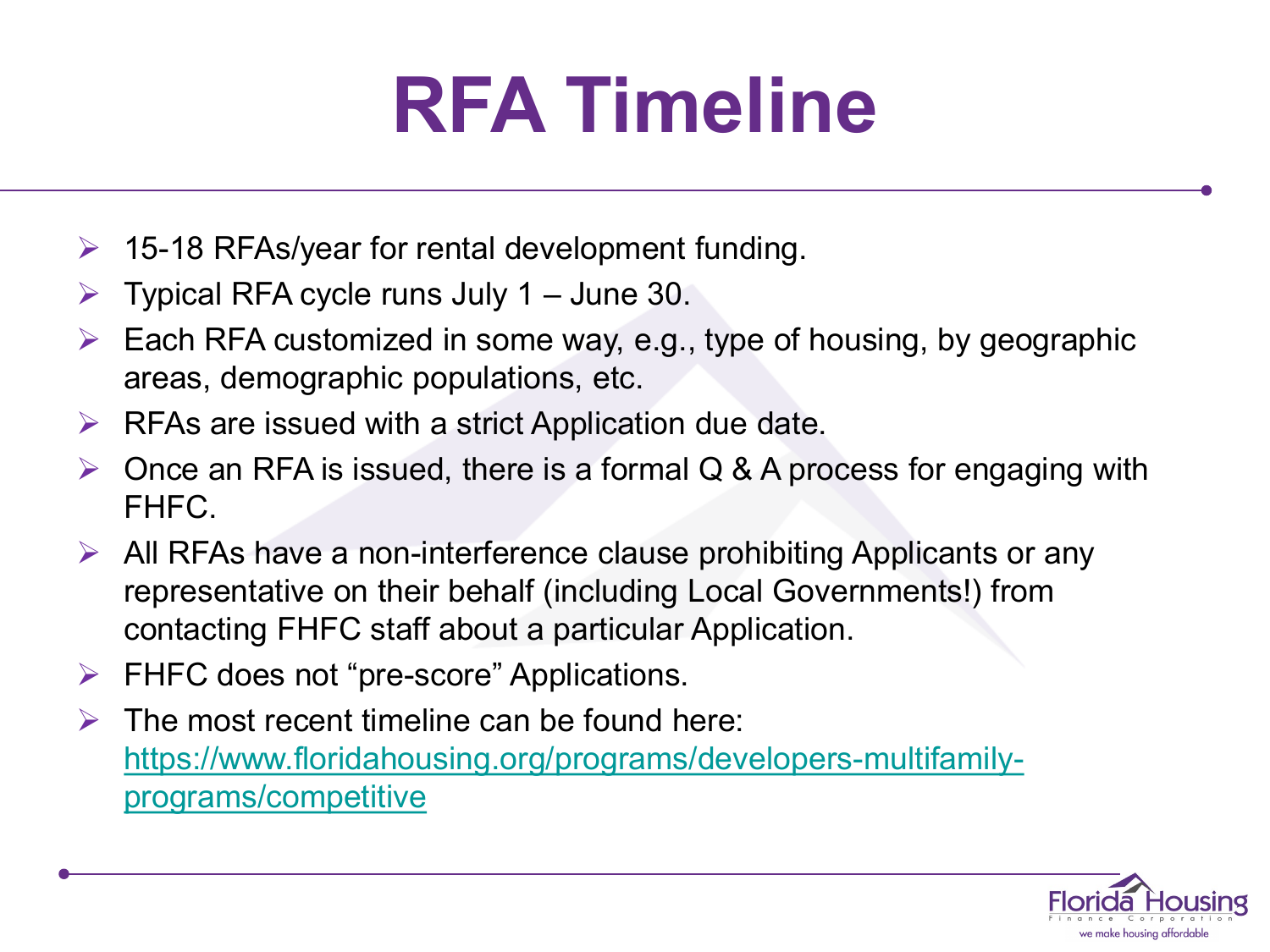#### FLORIDA HOUSING FINANCE CORPORATION - Tentative 2021-2022 Funding Amounts/Time Lines (All Information Subject to Change)

#### Preliminary Awards approved by the Board

2021

| 2021-201 | Housing Credit Financing for Affordable Housing Developments<br>Located in Medium and Small Counties                                                         | \$1,573,250 - 9% HC - Small County (estimated)<br>\$14,971,500 - 9% HC - Medium County (estimated) | 6/18/2021 | 6/24/2021<br>@ 9:30 a.m. | 7/20/2021 | 8/26/2021 | 11/17/2021        | 12/10/2021        |
|----------|--------------------------------------------------------------------------------------------------------------------------------------------------------------|----------------------------------------------------------------------------------------------------|-----------|--------------------------|-----------|-----------|-------------------|-------------------|
| 2021-202 | Housing Credit Financing for Affordable Housing Developments<br>Located in Broward, Duval, Hillsborough, Orange, Palm Beach, and<br><b>Pinellas Counties</b> | \$18,791,580 HC (estimated)                                                                        | 6/18/2021 | 6/24/2021<br>@ 9:30 a.m. | 7/20/2021 | 8/31/2021 | 11/18/2021        | 12/10/2021        |
| 2021-203 | Housing Credit Financing for Affordable Housing Developments<br>Located in Miami-Dade County                                                                 | \$7,263,670 9% HC (estimated)                                                                      | 6/18/2021 | 6/24/2021<br>@ 9:30 a.m. | 7/20/2021 | 8/24/2021 | 10/13/2021        | 10/22/2021        |
| 2021-204 | Housing Credit Financing for the Preservation of Existing Affordable<br><b>Multifamily Housing Developments</b>                                              | \$1,700,000 (estimated) - Medium County<br>\$2,375,000 (estimated) Large County                    | 6/18/2021 | 9/29/2021<br>@ 2:00 p.m. | 11/4/2021 | 12/7/2021 | early Spring 2022 | early Spring 2022 |
|          |                                                                                                                                                              |                                                                                                    |           |                          |           |           |                   |                   |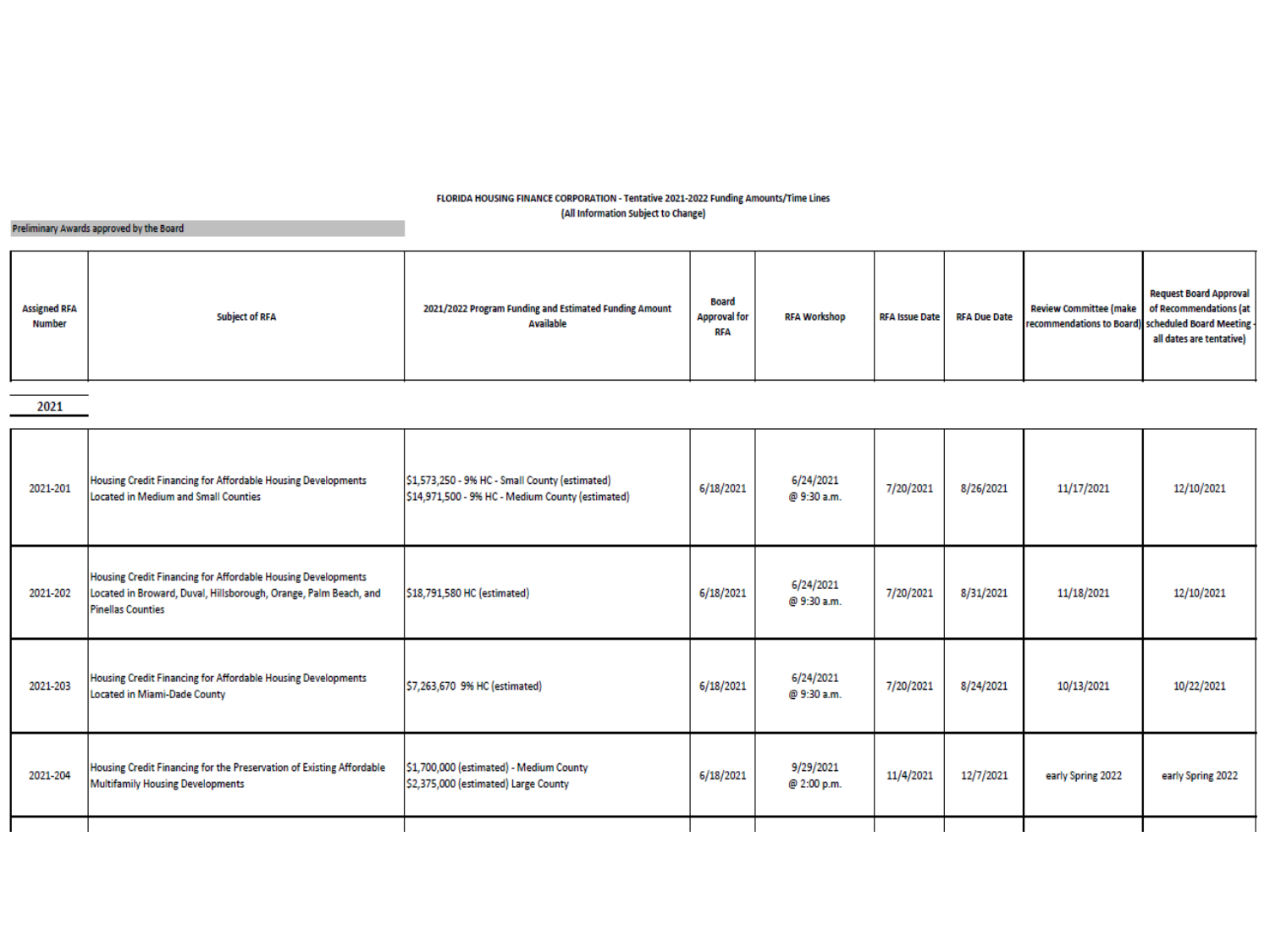### **Competitive Application Process webpage:**

https://www.floridahousing.org/programs/developers-multifamily-programs/competitive



**Select Language**  $\checkmark$ Powered by Google Translate

| 谷 | <b>ABOUT FLORIDA HOUSING</b>                                |      | <b>LEGAL</b> | <b>PROGRAMS</b> |      |      | DATA, DOCS & REPORTS |      |
|---|-------------------------------------------------------------|------|--------------|-----------------|------|------|----------------------|------|
|   | <u>Home / PROGRAMS / Multifamily Programs / Competitive</u> |      |              |                 |      |      |                      |      |
|   | 2021<br><b>OVERVIEW</b>                                     | 2020 | 2019<br>2018 | 2017            | 2016 | 2015 | 2014                 | 2013 |

### **Competitive Application Process**

### Notice of Emergency Rule 67ER20-1

### FHFC Multifamily Programs 101 For Local Governments Workshop

#### June 22, 2021 Workshop

- Agenda from 6-22-21 Workshop (coming soon!)
- 8-10-20 Webinar Usage Question and Answer Document
- Registration Instructions for 6-22-21 Workshop
- Web Notice for 6-22-21 Workshop

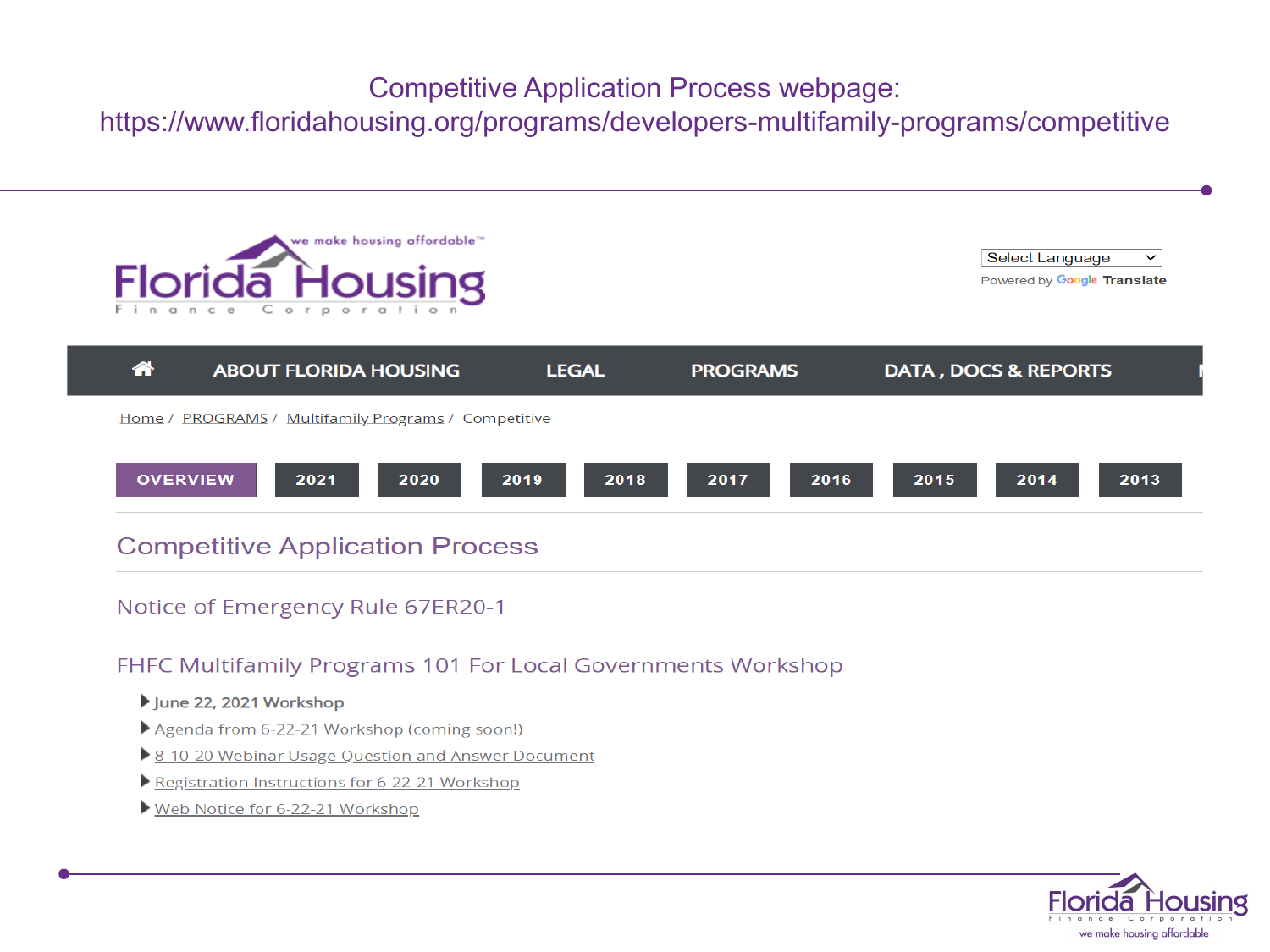## **What does this mean for Local Governments?**

- ▶ Tracking FHFC's RFA funding timeline and workshops allows you to prepare to issue your own competitive solicitations in a timeframe that works with FHFC's timeframe.
- Additionally, you will be prepared when developers approach you regarding leveraging resources (local government contributions), as well as ability to proceed items such as zoning, and availability of infrastructure forms.

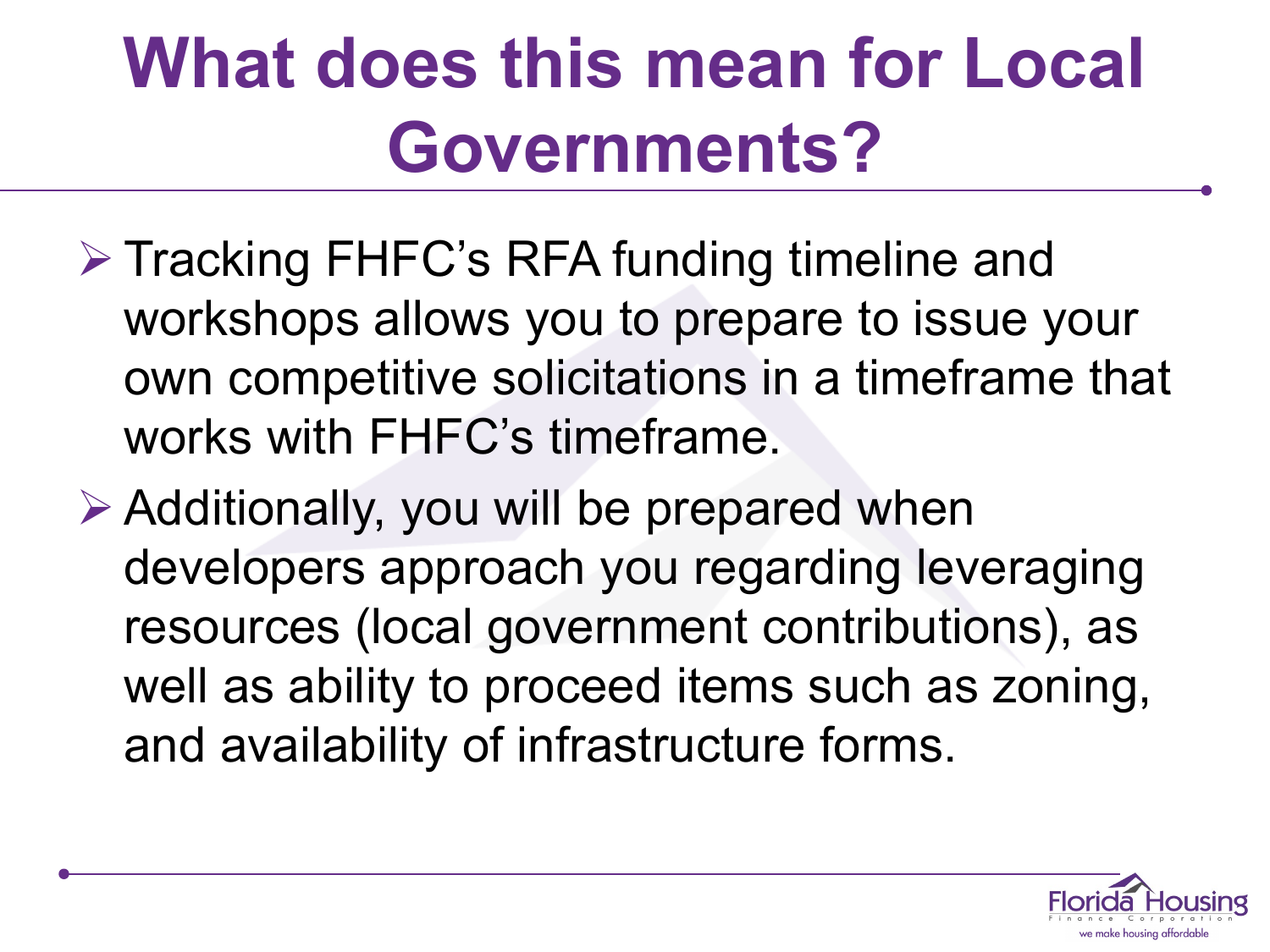# **Lifecycle of a Multifamily Development**

- $\triangleright$  Applicants/Developers perform due diligence prior to applying.
- $\triangleright$  Applicants/Developers engage with local governments.
- $\triangleright$  Applicants/Developers submit Applications in response to an RFA.
- $\triangleright$  FHFC scores Applications, then holds a public Review Committee Meeting to select Applications for funding.
- $\triangleright$  FHFC requests the Board of Directors approve the Review Committee Recommendations.
- $\triangleright$  Litigation
- $\triangleright$  Credit Underwriting
- $\triangleright$  Development construction
- Compliance monitoring

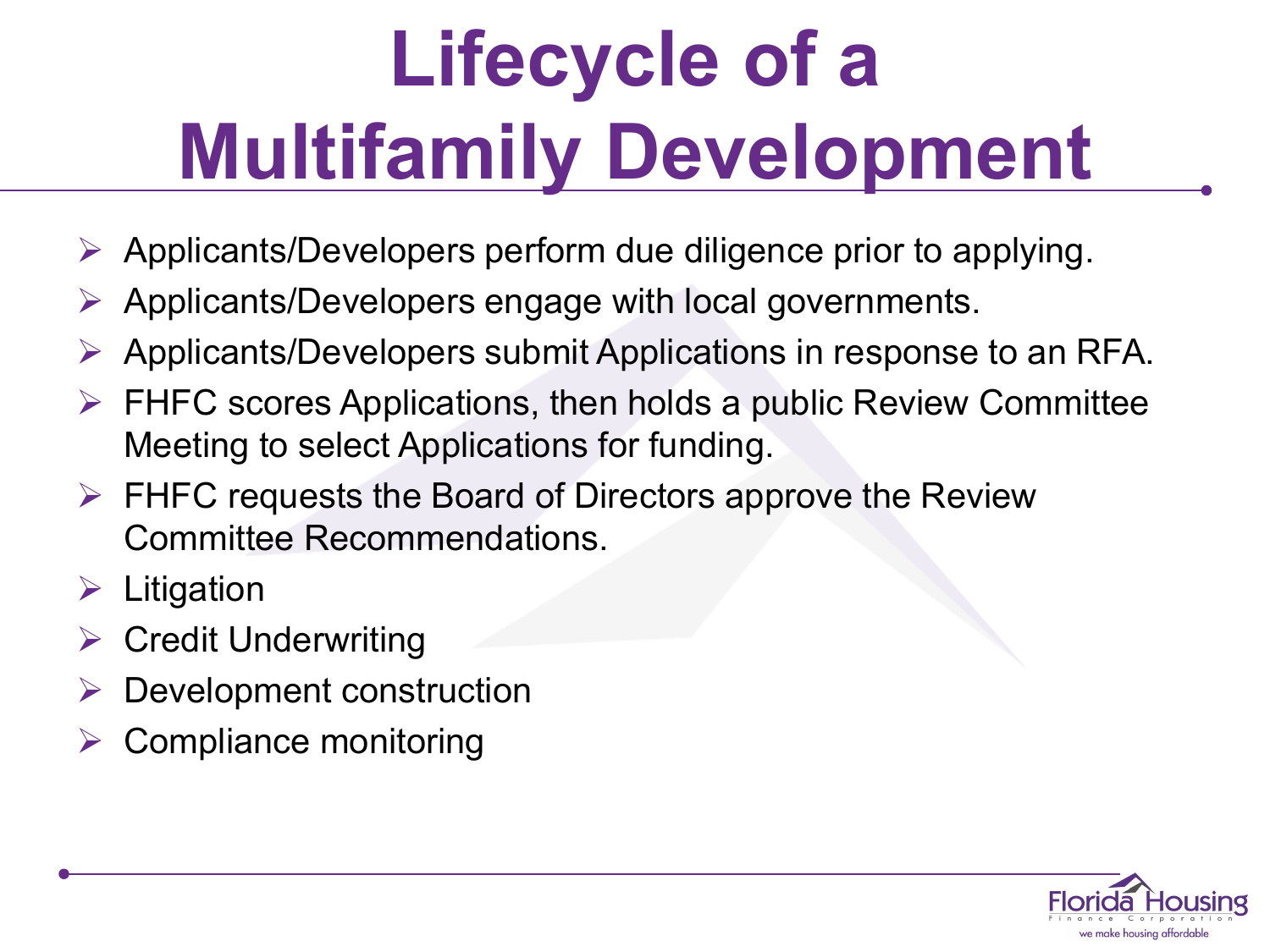## **Scoring and Review Committee Meetings**

- ▶ Review Committee Members (FHFC staff) are appointed by the Executive Director. They independently review and score Applications.
- $\triangleright$  Review Committee Meetings are open to public and noticed in the Florida Administrative Register and via the FHFC Listserv.
- $\triangleright$  Review Committee Members meet to give scores, perform ranking of the Applications, and develop a list Applications to present to the Board for approval of tentative funding.

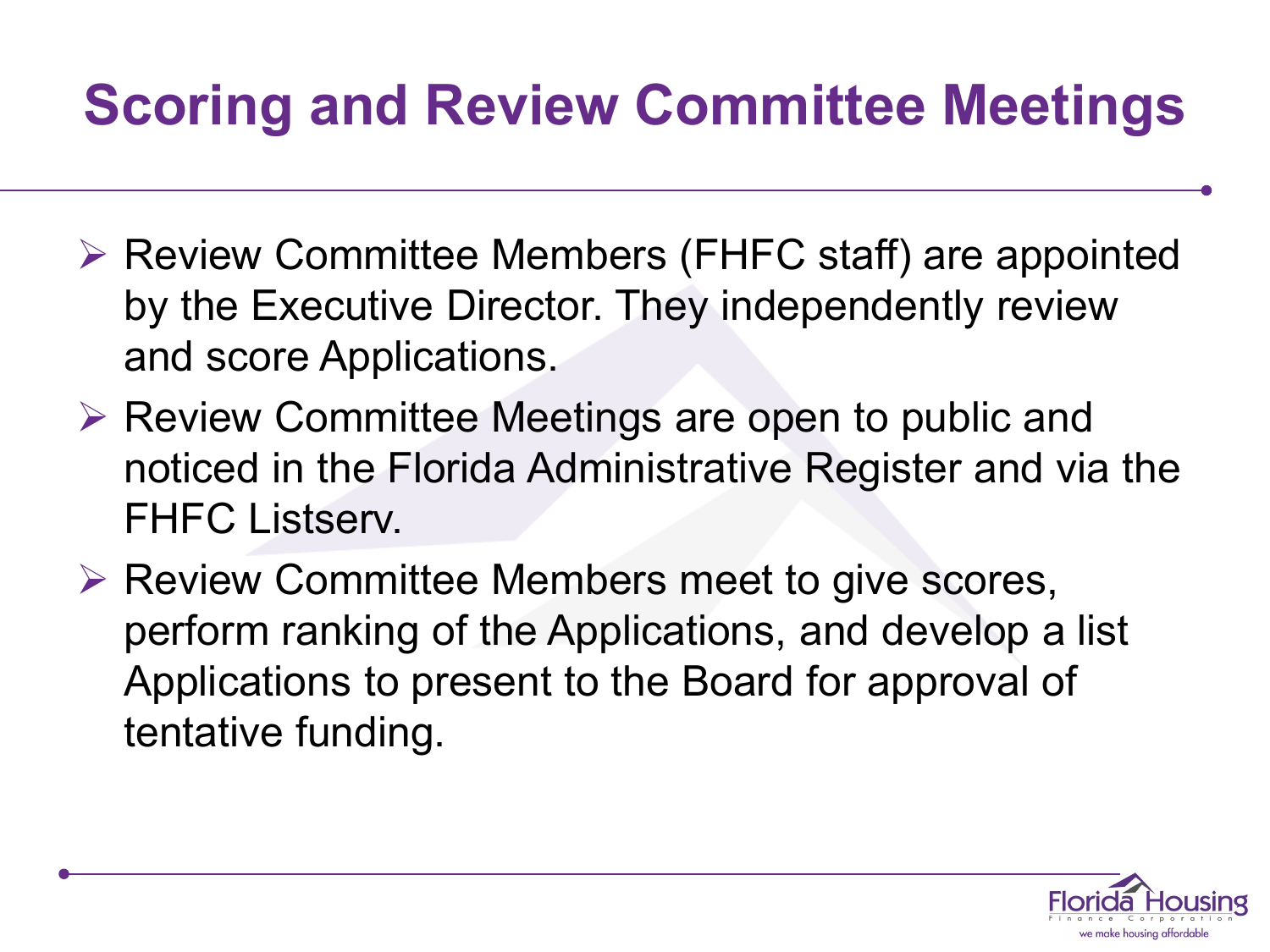# **Ability to Proceed Forms**

Forms can be found on each RFA webpage, under "Forms Related."

### **TO BE SUBMITTED WITH THE APPLICATION**:

- Local Government Verification That Development Is Consistent With Zoning And Land Use Regulations (Rev. 06-20)
- Verification Of Availability Of InfrastructurE
	- Sewer (Rev. 06-20)
	- Water (Rev. 06-20
- **TO BE SUBMITTED WITHIN 21 DAYS OF THE INVITATION TO ENTER CREDIT UNDERWRITING:**
	- Verification Of Environmental Safety Phase I Environmental Site Assessment (Rev. 11-14)
	- Verification Of Environmental Safety Phase II Environmental Site Assessment (Rev. 11-14) – if required
	- Verification Of Availability Of Infrastructure
		- Electricity (Rev. 08-20)
		- Roads (Rev. 08-20)

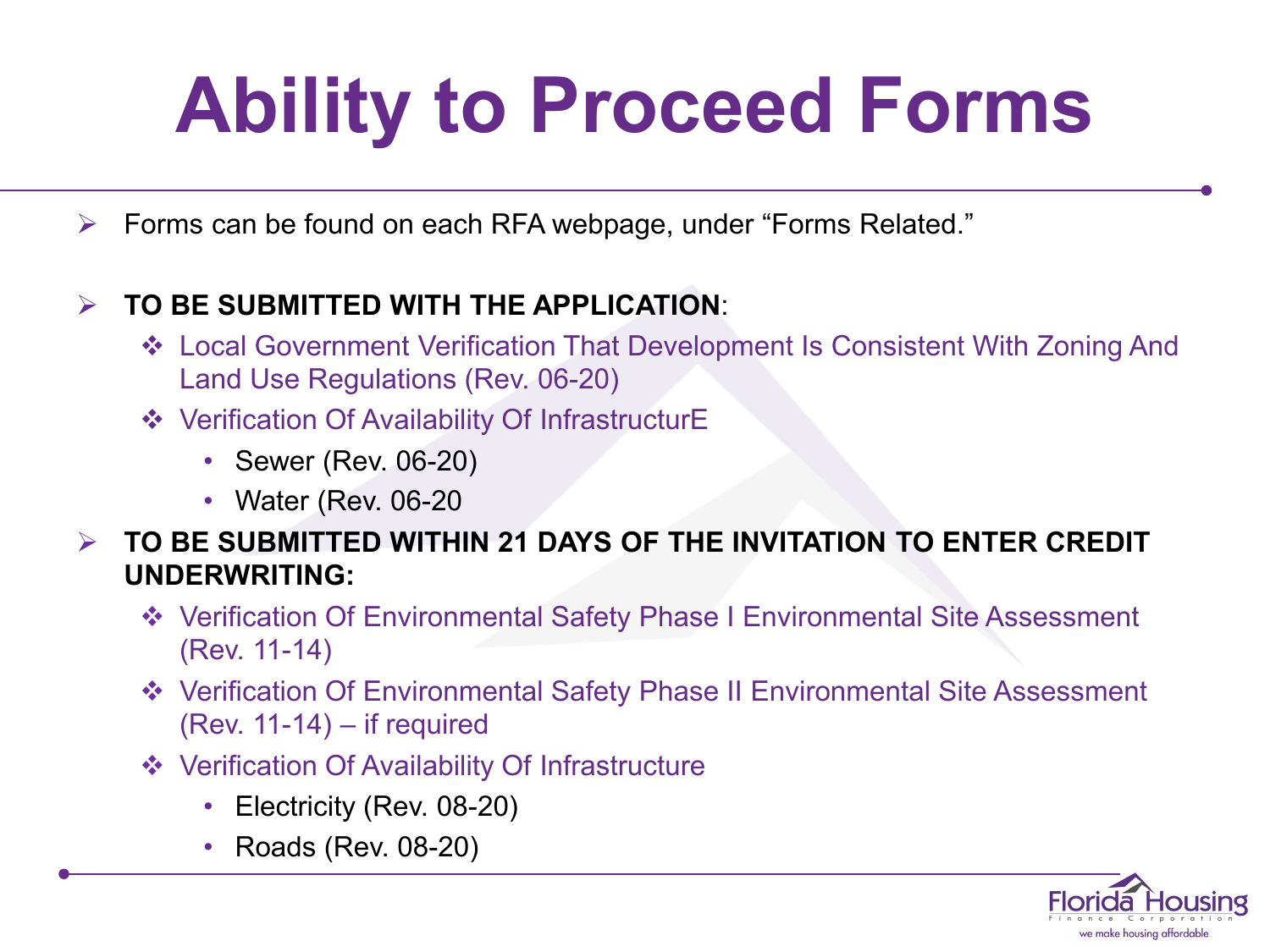#### **FLORIDA HOUSING FINANCE CORPORATION LOCAL GOVERNMENT VERIFICATION THAT DEVELOPMENT IS CONSISTENT WITH ZONING AND LAND USE REGULATIONS**

| Name of Development:                                                                                                                                         |                                                                                                                                                      |  |  |
|--------------------------------------------------------------------------------------------------------------------------------------------------------------|------------------------------------------------------------------------------------------------------------------------------------------------------|--|--|
|                                                                                                                                                              |                                                                                                                                                      |  |  |
| Development Location:                                                                                                                                        |                                                                                                                                                      |  |  |
|                                                                                                                                                              | (At a minimum, provide the address number, street name and city, and/or provide the street name, closest designated intersection and either the city |  |  |
| (if located within a city) or county (if located in the unincorporated area of the county). The location of all Seattered Sites, if applicable, must also be |                                                                                                                                                      |  |  |
| included.                                                                                                                                                    |                                                                                                                                                      |  |  |

Number of Units in the Development:

This number must be equal to or greater than the number of units stated by the Applicant in Exhibit A of the RFA.

The undersigned service provider confirms that, as of the date that this form was signed, the above referenced Development's proposed number of units, density, and intended use are consistent with current land use regulations and zoning designation or, if the Development consists of rehabilitation, the intended use is allowed as a legally nonconforming use.

#### **CERTIFICATION**

I certify that the City/County of

has vested in me the authority to verify

consistency with local land use regulations and zoning designation or, if the Development consists of rehabilitation, the intended use is allowed as a "legally non-conforming use" and I further certify that the foregoing information is true and correct. In addition, if the proposed Development site is in the Florida Keys Area as defined in Rule Chapter 67-48, F.A.C., I further certify that the Applicant has obtained the necessary Rate of Growth Ordinance (ROGO) allocations from the Local Government.

(Name of City/County)

Signature

Address (street address, city, state)

**Print or Type Name** 

Address (street address, city, state)

**Print or Type Title** 

Telephone Number (including area code)

Date Signed

This certification must be signed by the applicable City's or County's Director of Planning and Zoning, appointed official (staff) responsible for determination of issues related to comprehensive planning and zoning, City Manager, or County Manager/Administrator/Coordinator. Signatures from elected local government officials are not acceptable, nor are other signatories. If there are alterations made to this form that change the meaning of the form, the form will not be accepted.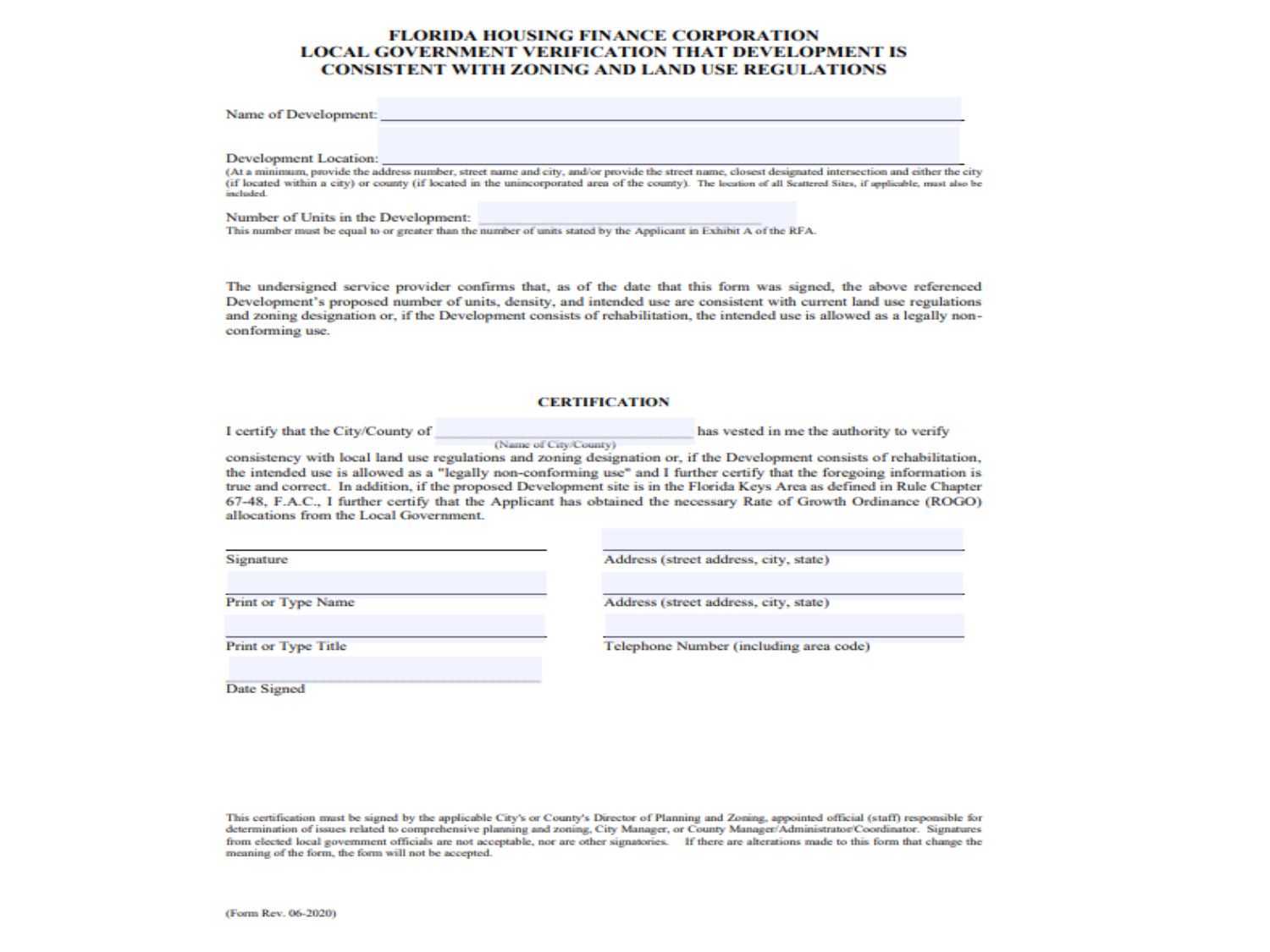## **Local Government Contributions**

### $\triangleright$  5-point item for certain RFAs

- **\***Rehabilitation developments automatically receive 5 points.
- $\diamond$  **Other developments must demonstrate local** government support in the form of monetary grants, loans, fee deferral, or waiver of fees.
- Minimum contribution amount outlined in the RFA.
- **Example: Yendon Value calculation is used for loans and** deferral of fees.
- **\*Not to be confused with Local Government Areas of** Opportunity Contributions.

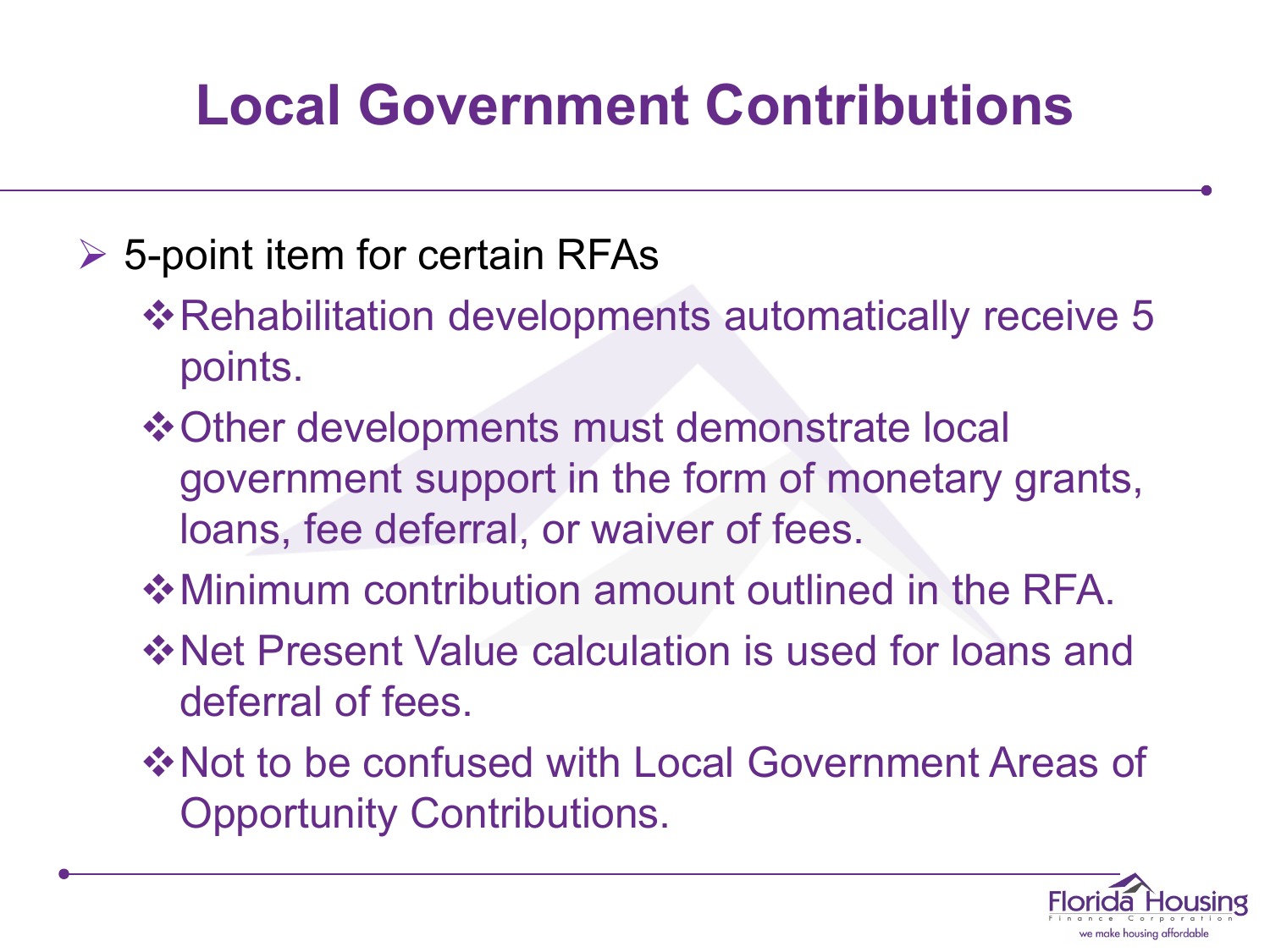### What is NOT considered a Local Government Contribution (5-point item)?

- $\triangleright$  Contributions that are not specifically made for the benefit of affordable housing but are instead of general benefit to the area in which the Development is located;
- $\triangleright$  The fact that no impact fees or other such fees are levied by a local jurisdiction for ANY type of development does not constitute a Local Government contribution. If such fees are levied by the local jurisdiction but the nature of the proposed Development exempts it (e.g., typically, a Rehabilitation Development is not subject to impact fees), for purposes of this RFA, no Local Government contribution exists, and no points will be awarded;
- $\triangleright$  The absence of interest on a loan or the absence of interest payments until a specific date does not constitute a deferral or waiver of fees;
- $\triangleright$  Local Government contributions that have not received final approval;
- $\triangleright$  A contribution from an Applicant or Developer or Principal, Affiliate or Financial Beneficiary of an Applicant or a Developer;
- $\triangleright$  A contribution from a PHA:
- $\triangleright$  HOPE VI funds; and
- $\triangleright$  A contribution of any portion of the Applicant's site below market value.

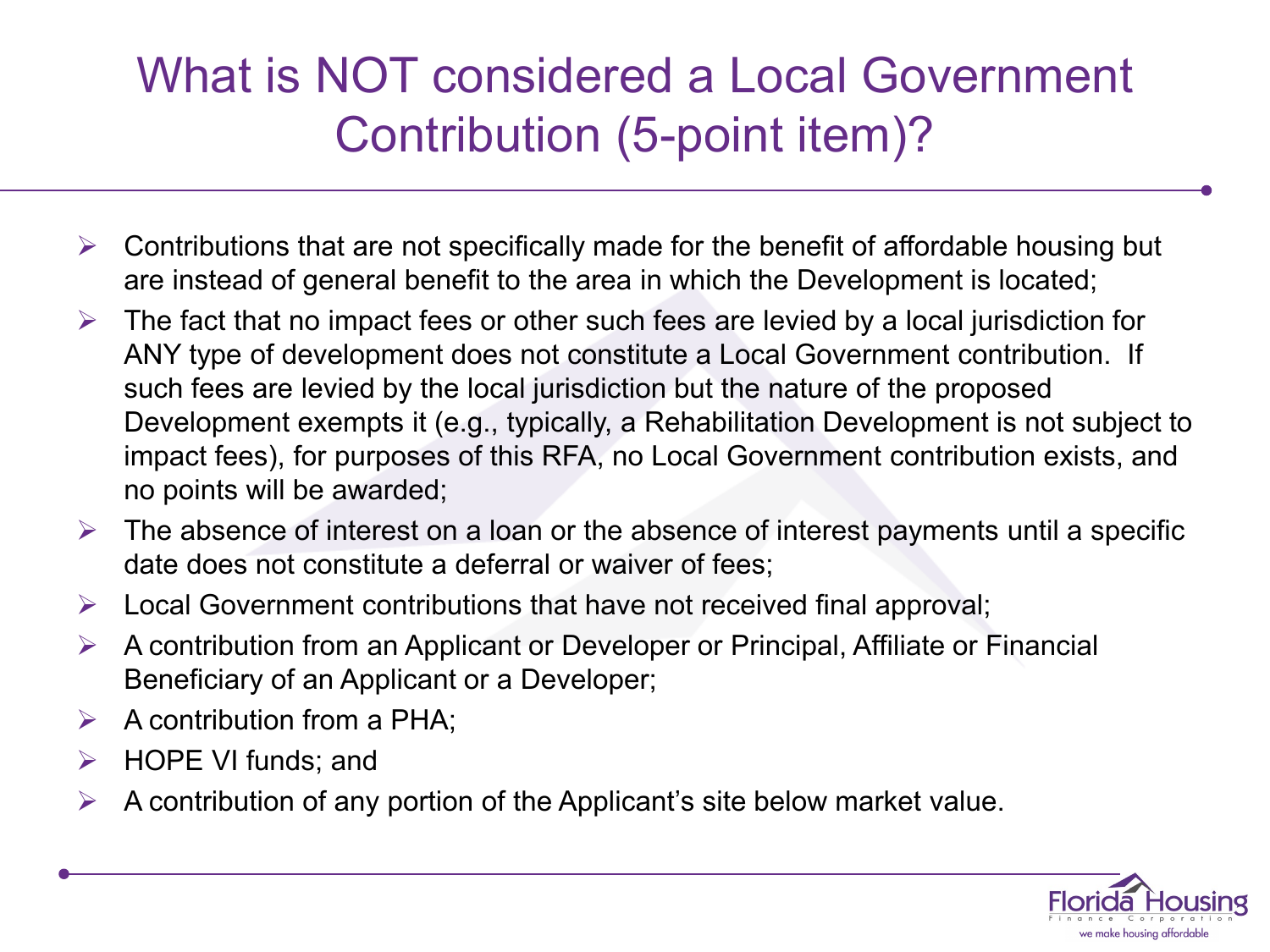## **Local Government Areas of Opportunity**

- Funding Goals in certain RFAs;
- $\triangleright$  Higher minimum contribution required;
- $\triangleright$  Same jurisdiction cannot be awarded funding under the funding goal in consecutive funding cycles;
- **E** A local government may only contribute to one development per RFA; and
- Contributions MUST be in the form of a loan and/or grant as a permanent source of financing.

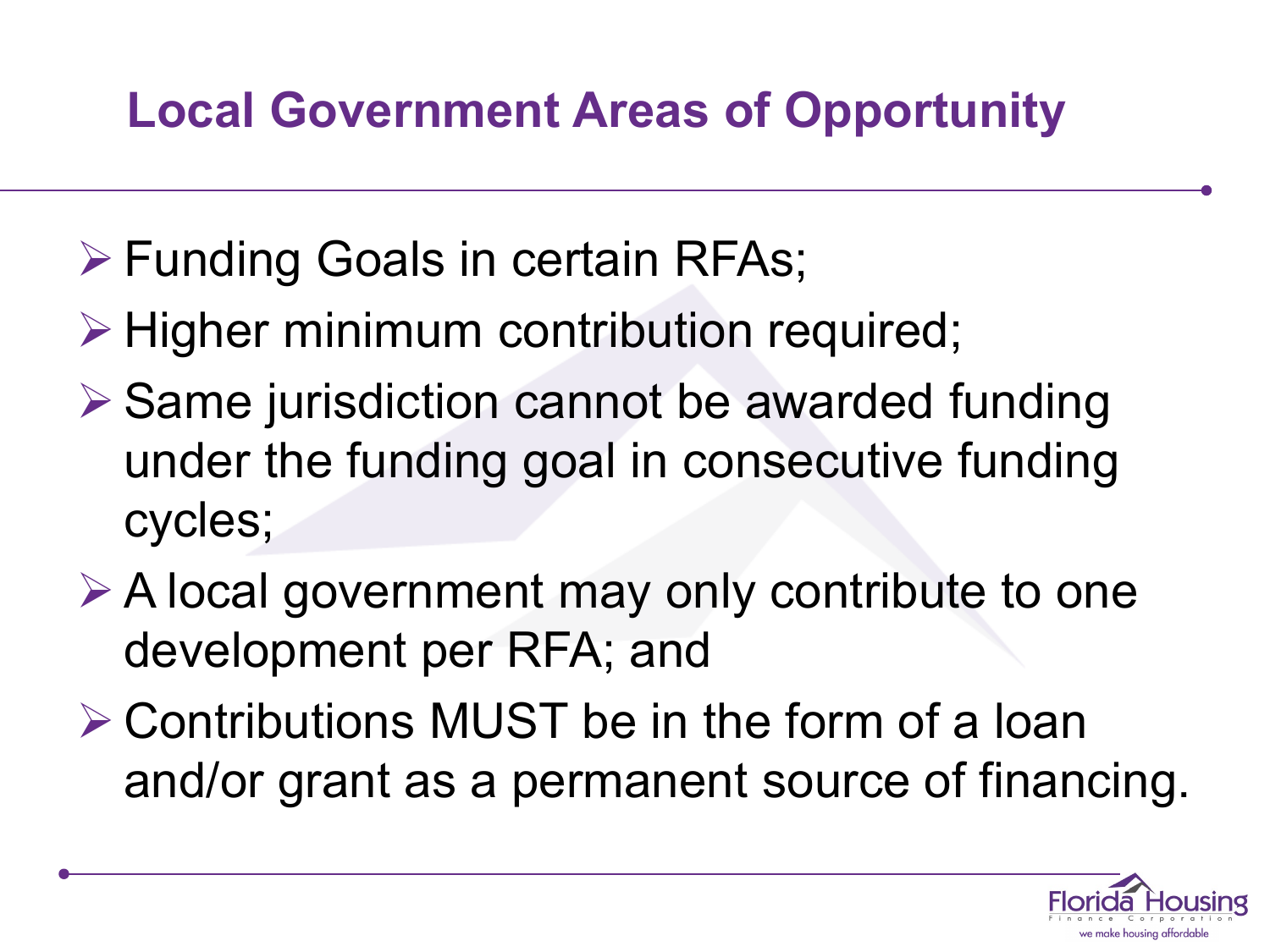### What is **NOT** considered a Local Government Area of Opportunity Contribution?

- $\triangleright$  In-kind donations or any other donation of property or assets;
- $\triangleright$  Waiver or deferral of any fees;
- **▶ Contributions from an Applicant or Developer or** Principal, Affiliate or Financial Beneficiary of an Applicant or a Developer;
- $\triangleright$  A contribution from a PHA; or
- $\triangleright$  Donation of land.

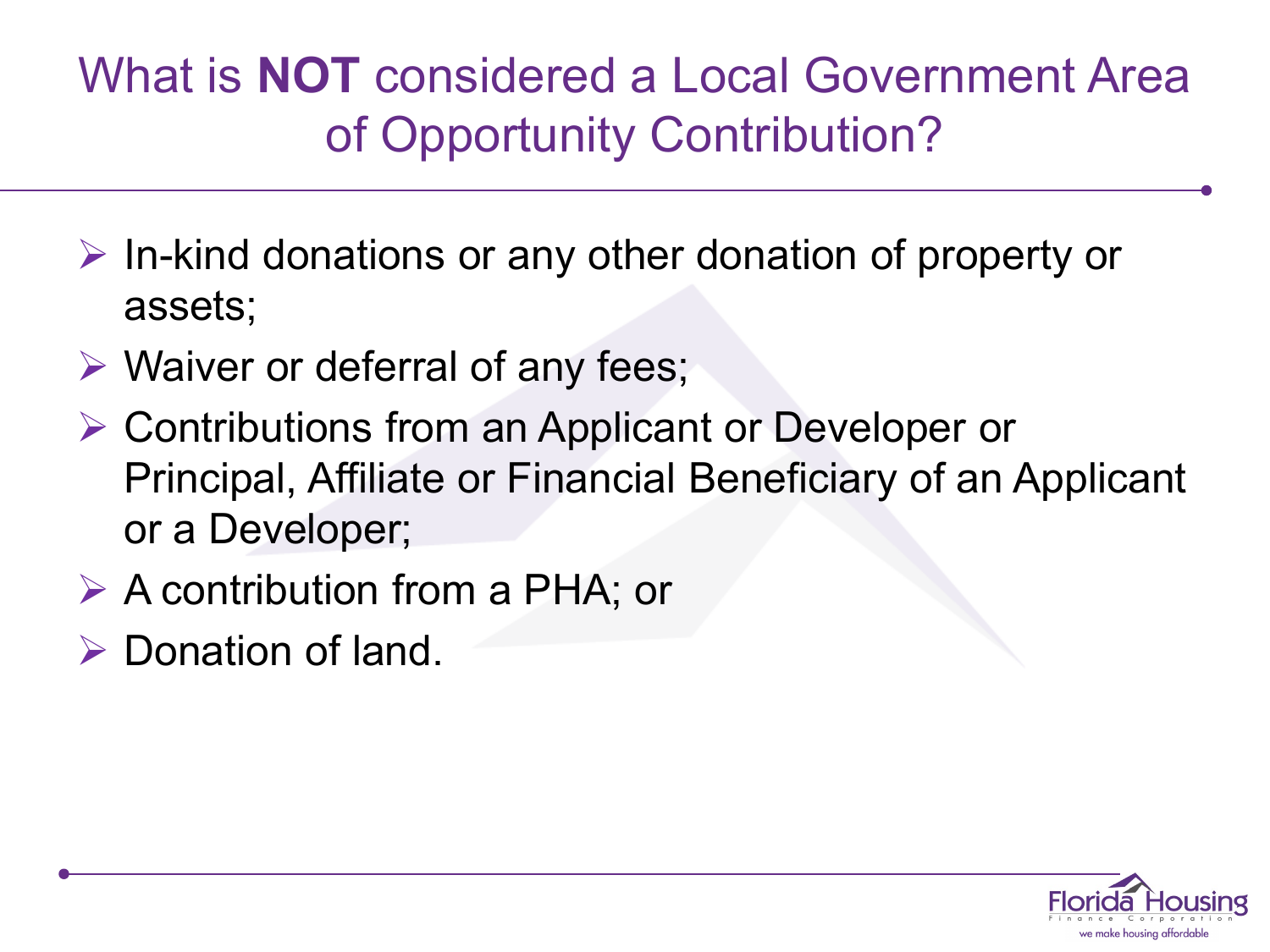## **Local Government Contribution Forms**

Local Government Verification Of Contribution (Rev. 07-19)

- **❖ Grant**
- **❖ Fee Waiver**
- **☆ Loan**
- **❖ Fee Deferral**

Forms are located on each RFA website under "Forms Related."

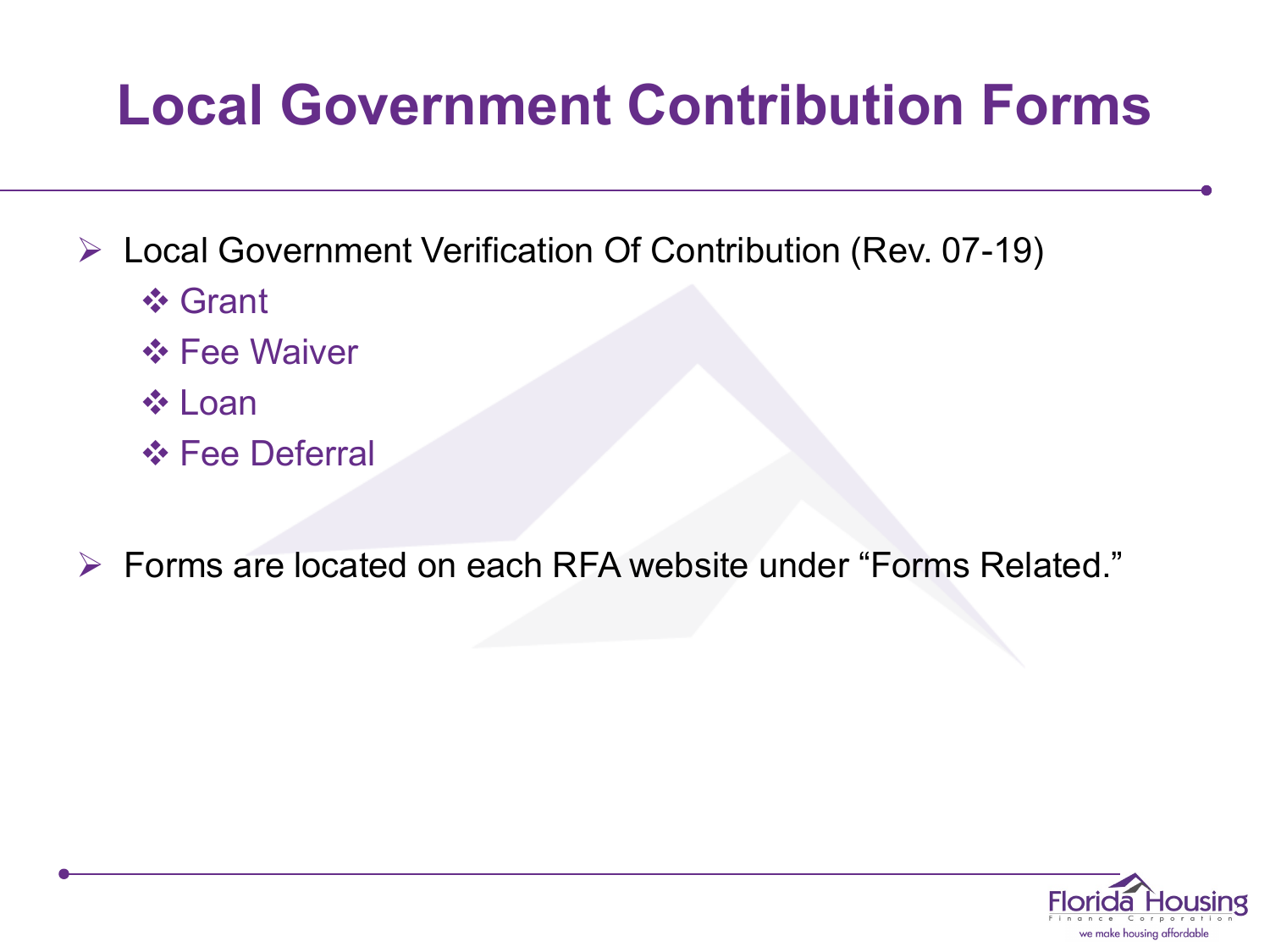#### FLORIDA HOUSING FINANCE CORPORATION LOCAL GOVERNMENT VERIFICATION OF CONTRIBUTION-LOAN FORM

#### Name of Development:

#### Development Location:

(At a minimum, provide the address number, street name and eity, and/or provide the street name, closest designated intersection and either the city (if located within a city) or county (if located in the unincorporated area of the county). If the Development consists of Scattered Sites, the Development Location stated above must reflect the Scattered Site where the Development Location Point is located.)

The City/County of (which may be used as . commits \$

an FHFC Non-Corporation Funding Proposal in an Application for FHFC funding if it meets the required

criteria) in the form of a reduced interest rate loan to the Applicant for its use solely for assisting the proposed Development referenced above.

The net present value of the above-referenced loan, based on its payment stream, inclusive of a reduced interest rate and the designated discount rate (as stated in the applicable RFA) is: \$

No consideration or promise of consideration has been given with respect to the loan. For purposes of the foregoing, the promise of providing affordable housing does not constitute consideration. The commitment for this loan must be effective as of the Application Deadline for the applicable RFA, and is provided specifically with respect to the proposed Development.

#### **CERTIFICATION**

I certify that the foregoing information is true and correct and that this commitment is effective at least through the date required in the applicable RFA.

Signature

Print or Type Name

Print or Type Title

NOTE TO LOCAL GOVERNMENT OFFICIAL: Additional information is set forth in the applicable Request for Application under which the Applicant is applying for funding for the above referenced Development.

This certification must be signed by the chief appointed official (staff) responsible for such approvals. Mayor, City Manager, County Manager /Administrator/Coordinator, Chairperson of the City Council/Commission or Chairperson of the Board of County Commissioners. If the contribution is from a Land Authority organized pursuant to Chapter 380.0663, Florida Statutes, this certification must be signed by the Chair of the Land Authority. One of the authorized persons named above may sign this form for certification of state, federal or Local Government funds initially obtained by or derived from a Local Government that is directly administered by an intermediary such as a housing finance authority, a community reinvestment corporation, or a state-certified Community Housing Development Organization (CHDO). Other signatories are not acceptable. The Applicant will not receive credit for this contribution if the certification is improperly signed. To be considered for points, the amount of the contribution stated on this form must be a precise dollar amount and cannot include words such as estimated, up to, maximum of, not to exceed, etc.

If the Application is not eligible for automatic points, this contribution will not be considered if the certification contains corrections or 'white-out' or if the certification is altered or retyped. The certification may be photocopied.

Please note: This form may be modified by Florida Housing Finance Corporation per Section 67-60.005, F.A.C.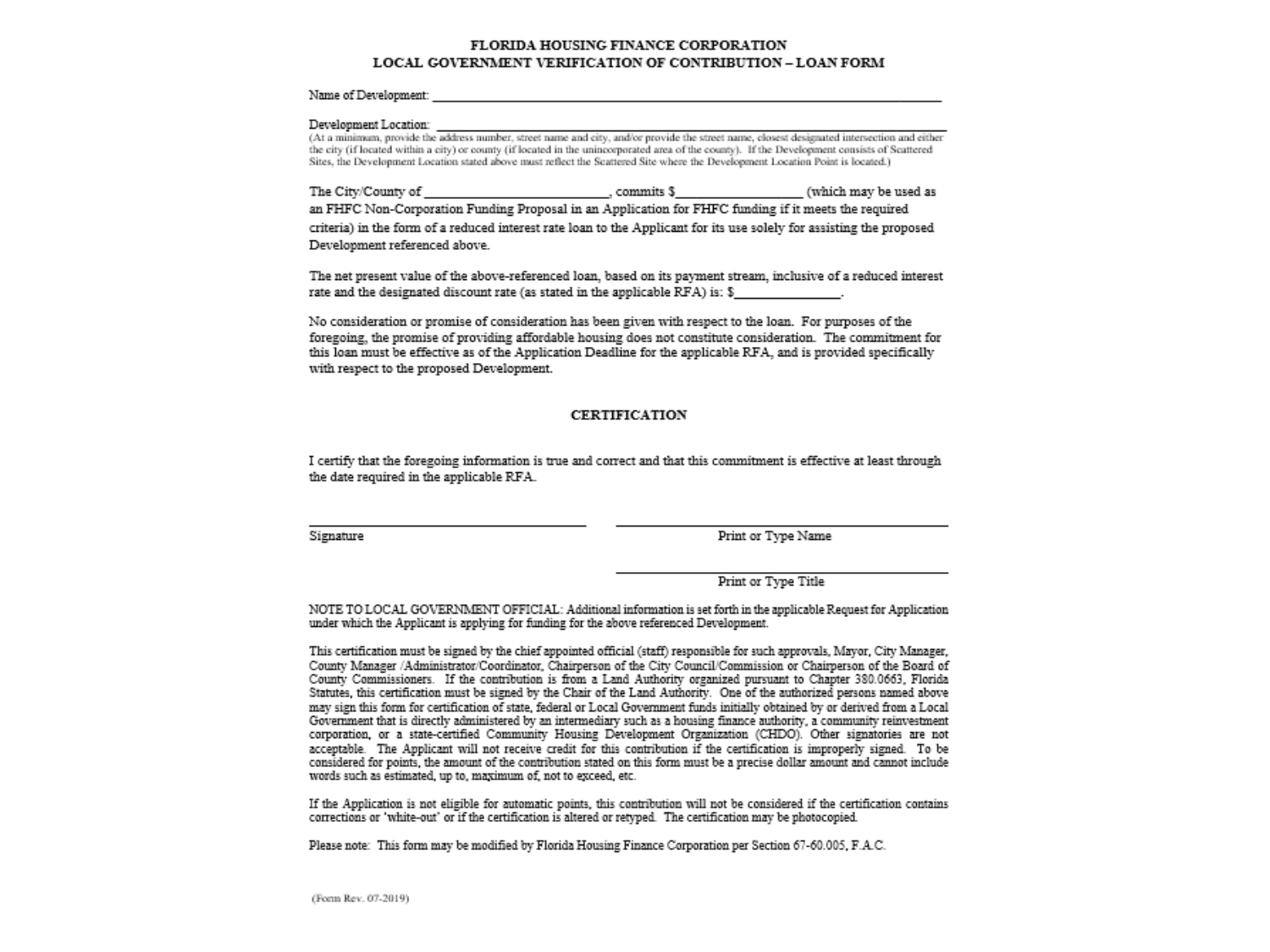### **Qualifying Financial Assistance Funding Preference**

- **Example 12 Ferry 2014** FIRE AS (specialized demographics).
- $\triangleright$  Two ways to qualify:

Cash loans, cash grants and/or cash on hand from Local Government entities and/or other non-Corporation sources totaling at least 3% of the SAIL request amount; OR

◆ Donation of land by the Local Government.

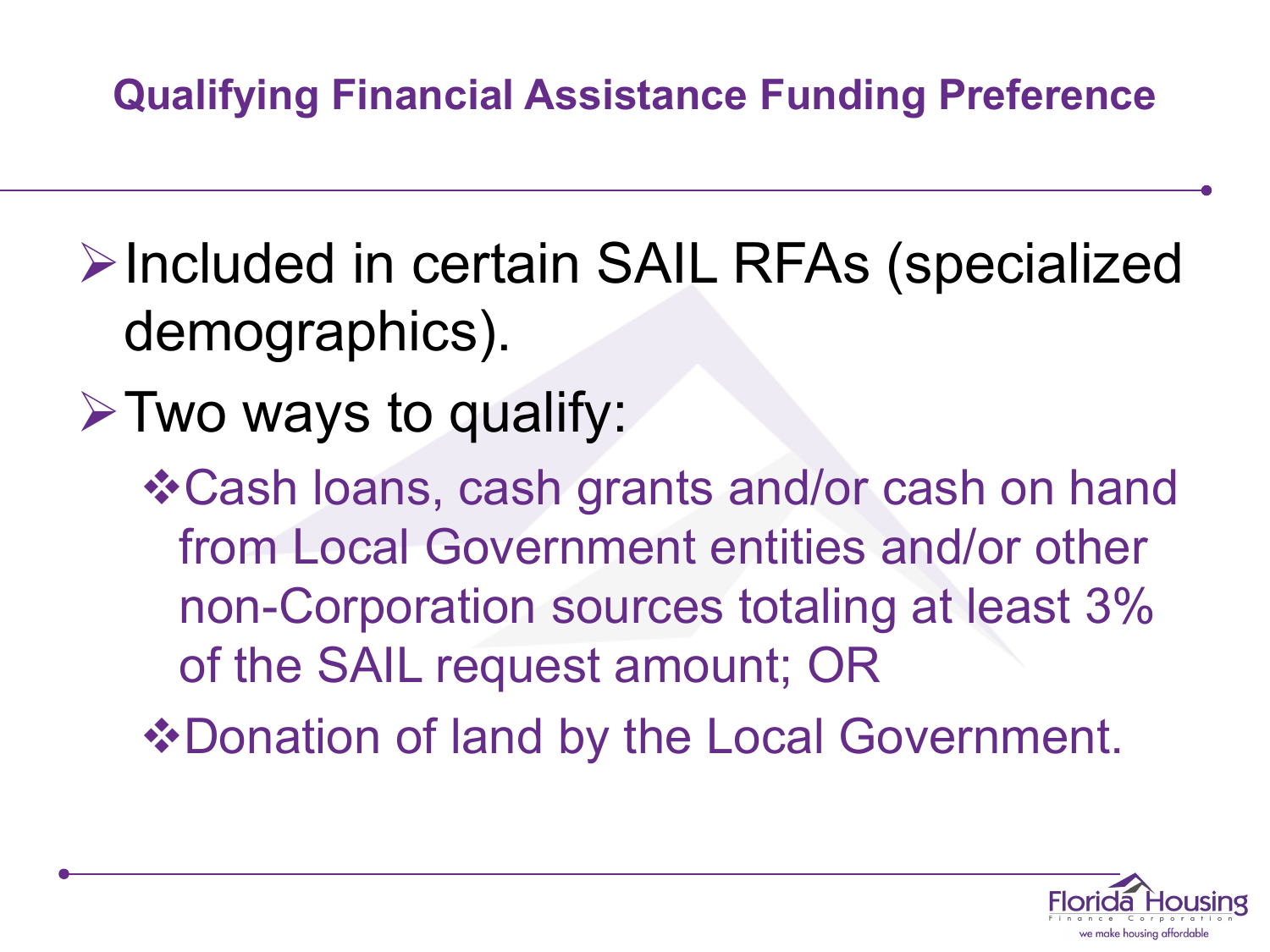# **Local Revitalization Initiative**

- Goal in the Small/Medium Geographic Housing Credits RFA.
- $\triangleright$  Applicants demonstrate qualification for this goal by submitting the form referenced below.
- $\triangleright$  Applicants that qualify for the Local Revitalization Initiative Goal will automatically meet the RECAP, Mandatory Distance and Proximity eligibility requirements.
- $\triangleright$  Lower preference given to jurisdictions of Applications that qualified for the goal and were invited to enter credit underwriting in the previous RFA cycle.
- $\triangleright$  The plan must have been adopted by a date outlined in the RFA.

The Verification That Development Is Part Of A Local Revitalization Plan form (Form Rev. 08-2020) can be located on the RFA Website under "Forms Related."

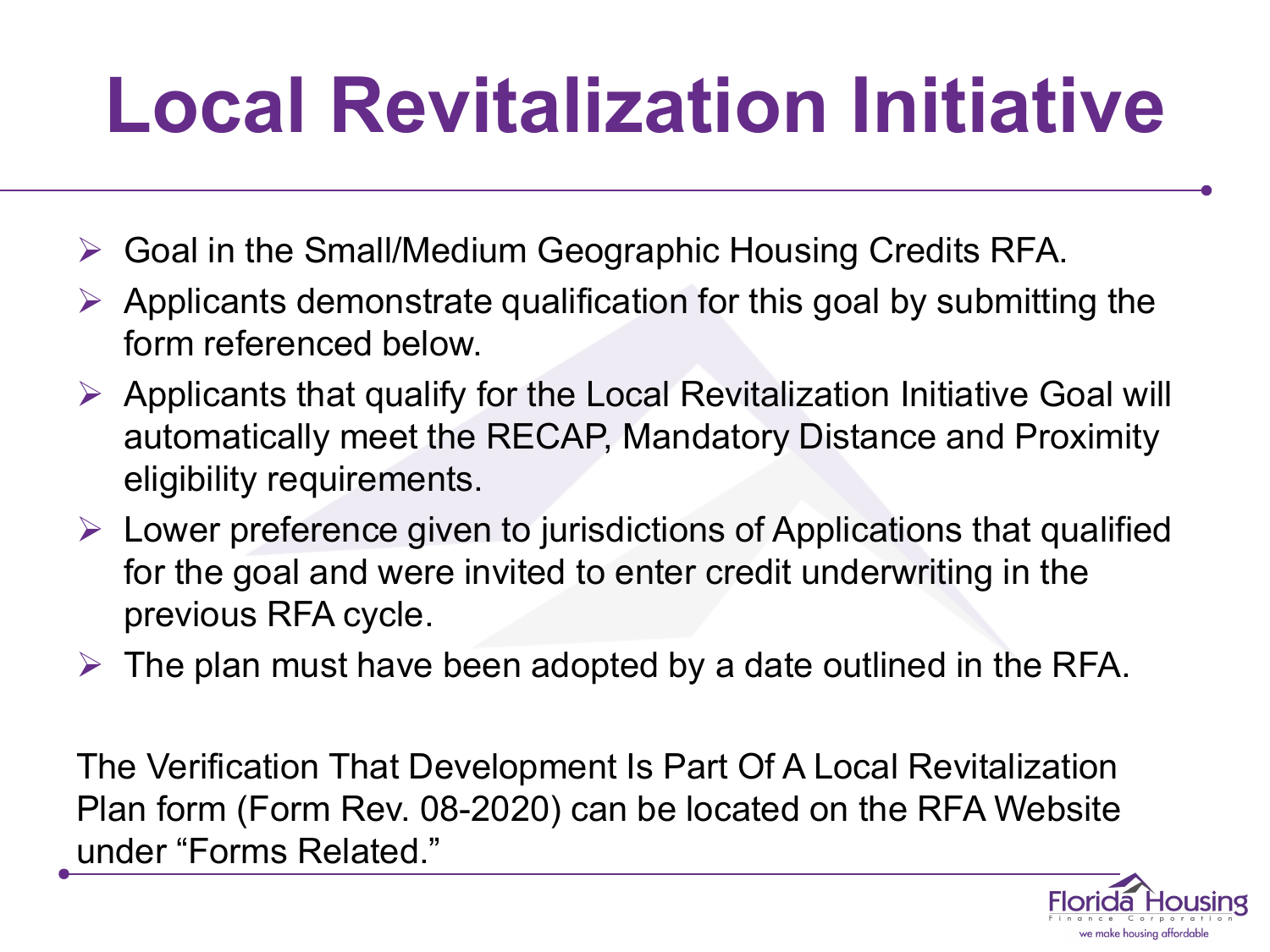#### **FLORIDA HOUSING FINANCE CORPORATION LOCAL GOVERNMENT VERIFICATION THAT DEVELOPMENT IS PART** OF A LOCAL REVITALIZATION PLAN

#### Name of Development:

#### **Development Location:**

(At a minimum, provide the address number, street name and city, and/or provide the street name, closest designated intersection and either the city (if located within a city) or county (if located in the unincorporated area of the county). If the Development consists of Scattered Sites, the Development Location stated above must reflect the Scattered Site where the Development Location Point is located.)

The above referenced Development is within the legal boundaries of a local revitalization plan, adopted on

by the appointed or elected body of the general local government with the authority to regulate the use of the subject site, or an instrumentality thereof (e.g., City, County, Community Redevelopment Agency). Such plans may be in the form of a community redevelopment plan, as outlined in Section 163.362, F.S., or another type of neighborhood plan formally adopted by one of the entities above or adopted into a larger local planning framework, but that at a minimum provides the following standards:

- $\bullet$ Contains a written description of streets and/or established landmarks, or a legal description of the boundaries of the local revitalization area and the reasons for establishing such boundaries shown in the plan.
- ٠ Shows by diagram or in general terms the street layouts; proposed use of buildings; the approximate number of dwelling units; and property intended for use as public parks, recreation areas, streets, public utilities and public improvements of any nature.
- Includes public and private sector (other than the Applicant) investment and/or involvement in the ٠ designated area.
- Contains safeguards that the work of revitalization will be carried out pursuant to the plan.
- ٠ Provide assurances that there will be replacement housing for the relocation of persons temporarily or permanently displaced from housing facilities within the planning area.
- Describes actions taken by the below local government that have or will lead to broader economic ٠ investment in the area.
- Describes the public involvement process leading to the adoption of the final plan. ٠

#### **CERTIFICATION**

I certify that the foregoing information is true and correct.

| Signature                | Print or Type Name         |
|--------------------------|----------------------------|
| Name of Local Government | <b>Print or Type Title</b> |
| Name of Plan/Initiative  | Date this form was signed  |

This certification must be signed by the chief appointed official (staff) responsible for such approvals, Mayor, City Manager, County Manager/Administrator/Coordinator, Chairperson of the City Council/Commission or Chairperson of the Board of County Commissioners. Other signatories are not acceptable.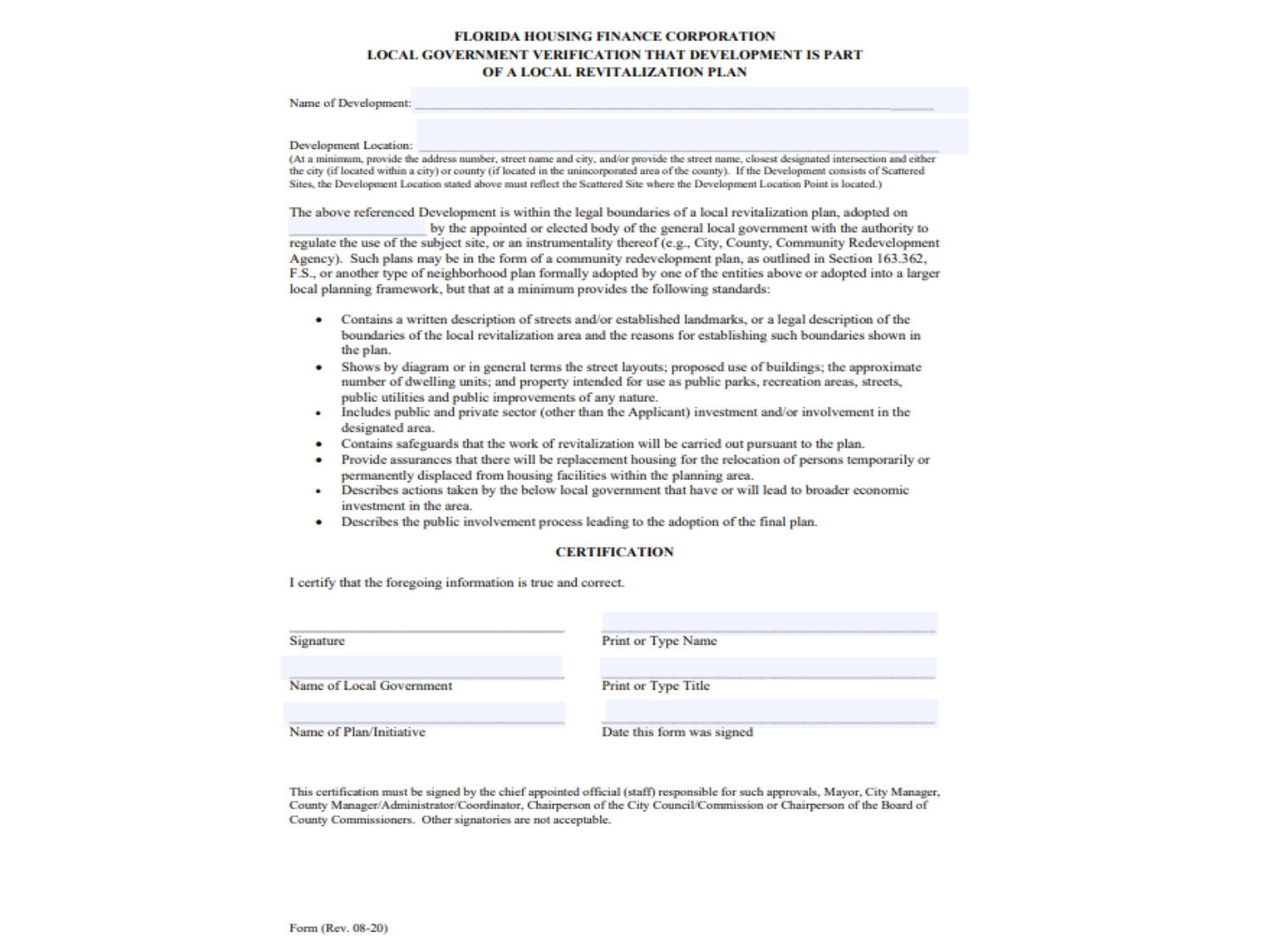# **Transit Scoring**

 $\triangleright$  In many RFAs, points are awarded to Developments based on the proximity to a: **☆Public Bus Stop; ☆Public Bus Transfer Stop; \*Rapid Bus Transit Stop; or ☆Rail Station.** 

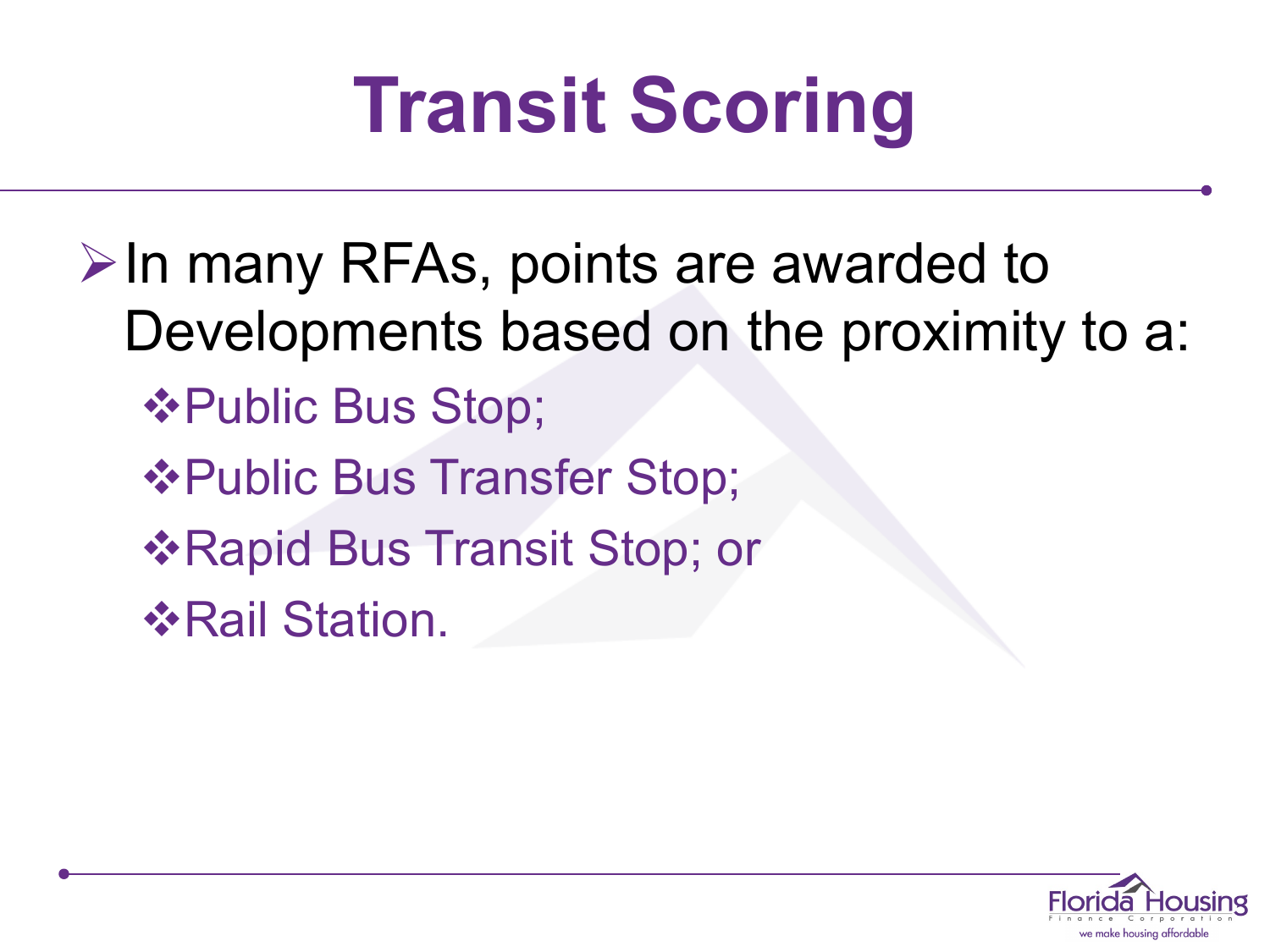## **Preliminary Award and Legal Process**

- $\triangleright$  Preliminary funding is approved by Board.
- Affected Applicants may protest results under Section 120.57(3), F.S.
- **≻Cases are referred to the Division of** Administrative Hearings.
- **≻Board approves the recommended order.**
- Developments awarded are invited to enter credit underwriting.

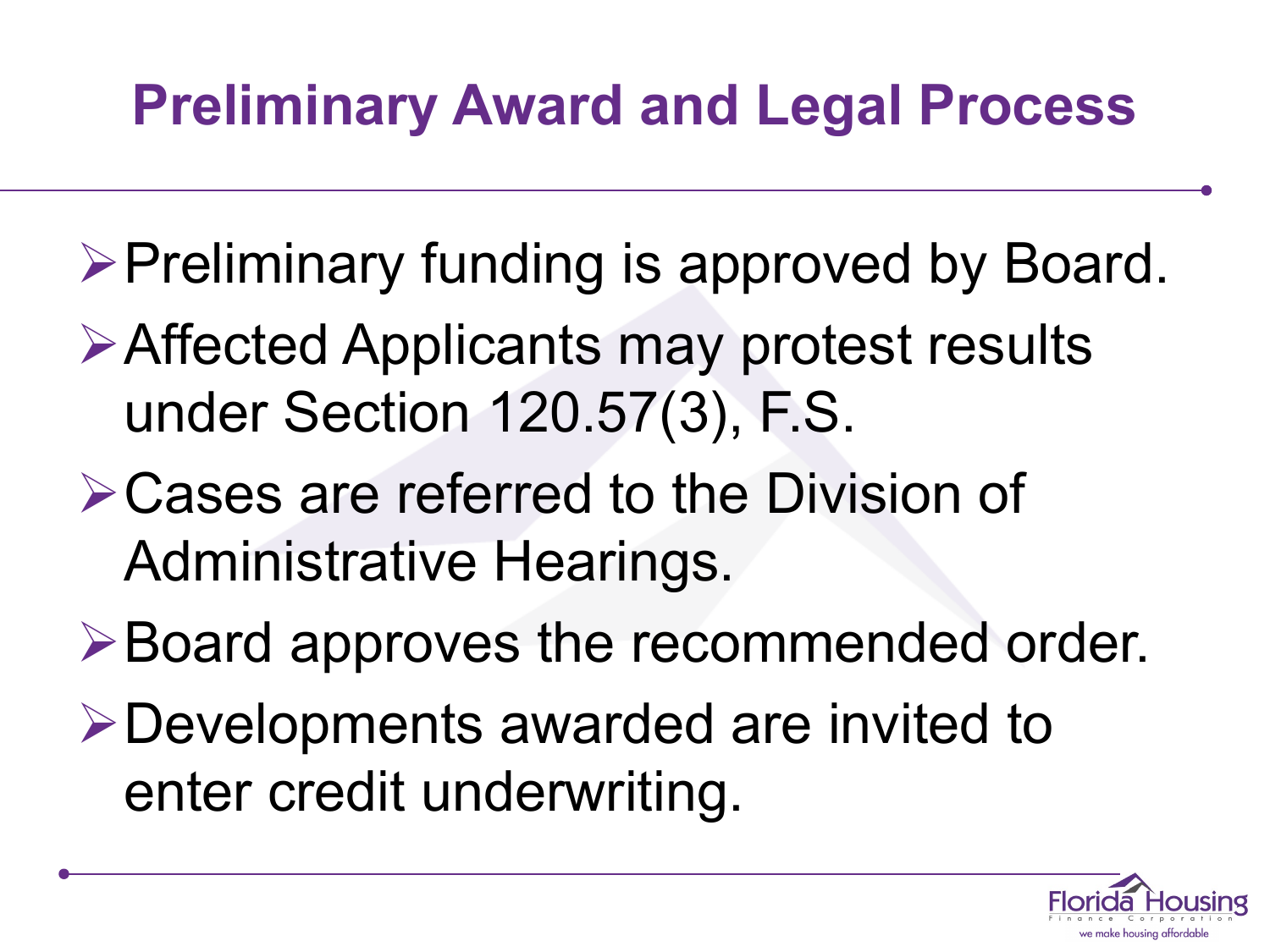# **Credit Underwriting**

- **≻ Credit Underwriting and Loan Closing deadlines**
- Market Study
- **≻ Capital Needs Assessment (for Rehab)**

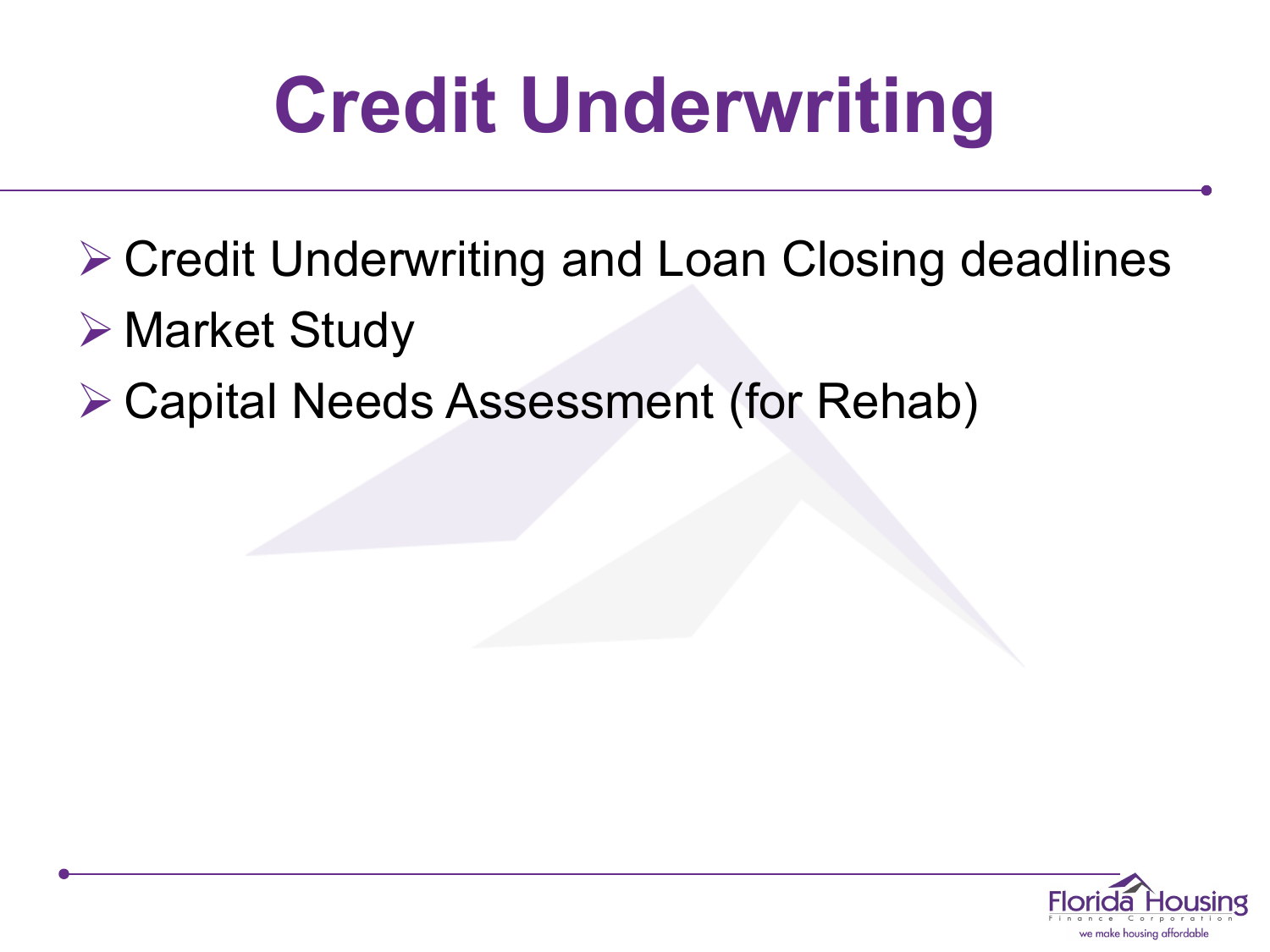# Catalyst and Special Programs

## Catalyst Program

❖ Provides technical assistance to community-based organizations and state and local governments.

## Predevelopment Loan Program

- **❖ Provides nonprofit and community-based** organizations, local governments, and public housing authorities plan, finance, and development affordable housing.
- Loans are provided up to \$750,000.

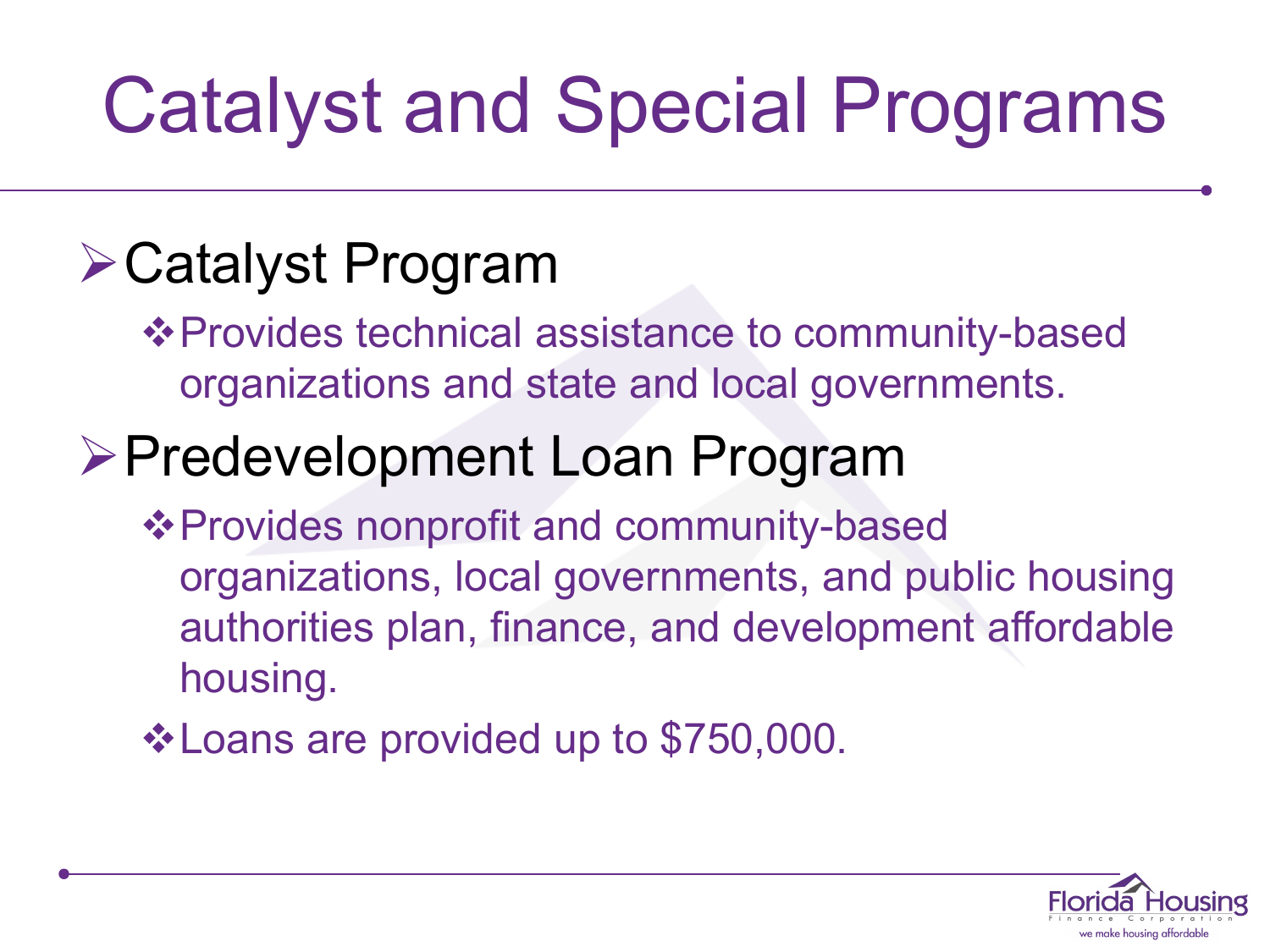## Florida Housing Data Clearinghouse

### **Provides the public with access to statewide and county-level housing data**

- ❖ Need and supply
- Household population and characteristics
- ◆ Subsidized or assisted housing inventory (FHFC, HUD, USDA, Local HFA)
- ❖ Homeownership and rental affordability
- **Jointly funded by Florida Housing Finance Corporation and UF/Shimberg Center for Housing Studies**
- **Administered by the Shimberg Center**
- **[www.flhousingdata.shimberg.ufl.edu](http://www.flhousingdata.shimberg.ufl.edu/)**
- **Data inquiries accepted at [fhdc-comments@shimberg.ufl.edu](mailto:fhdc-comments@shimberg.ufl.edu)**

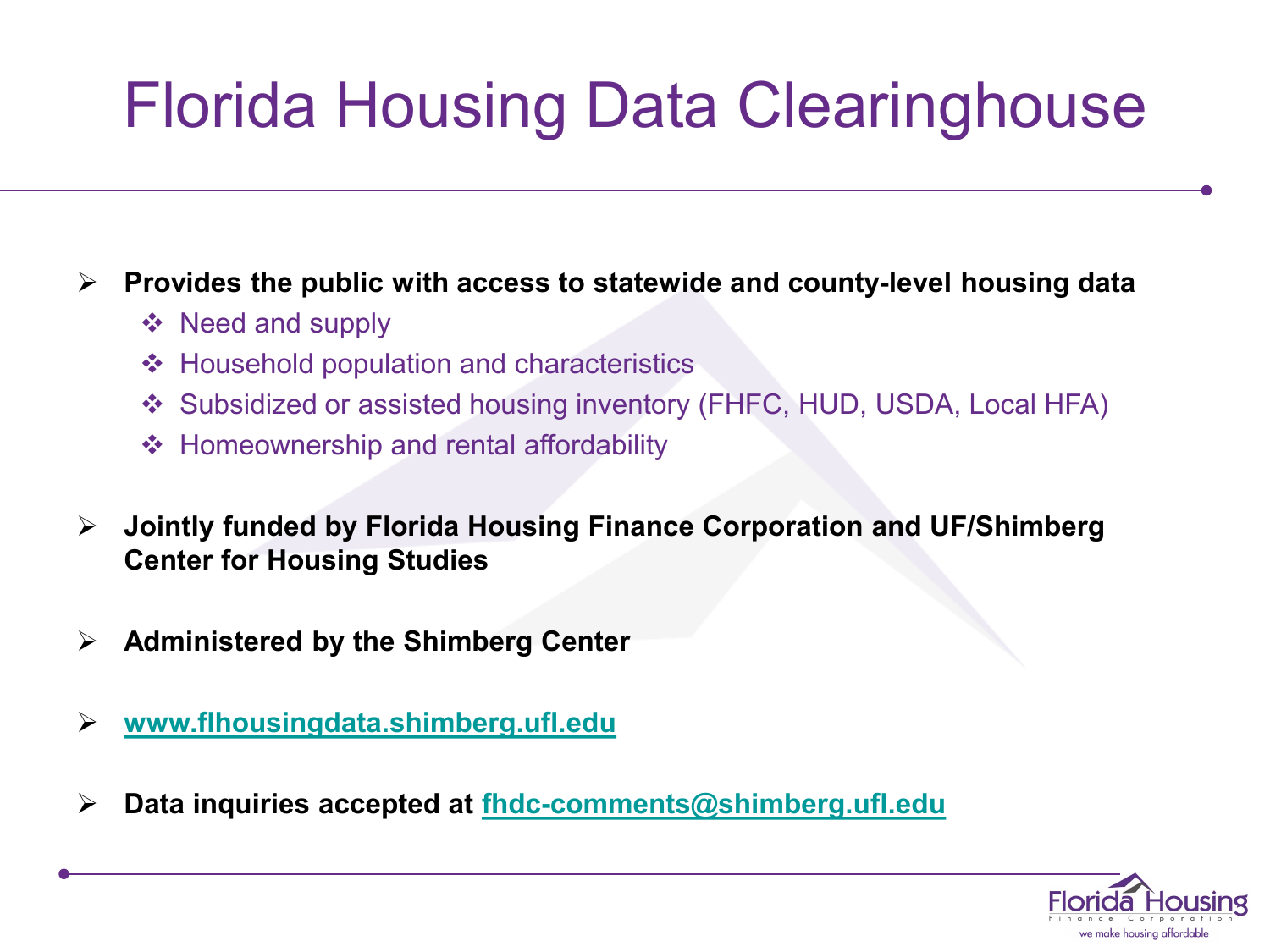## **FHFC Multifamily Programs Listserv**

- **≻By signing up for the Listserv, you will** receive updates via email.
- $\triangleright$  Go to our home page, [www.floridahousing.org,](http://www.floridahousing.org/) and click on Contact Us, then click on "Sign Up for E-News."
- **≻At a minimum, we recommend signing up** for the Multifamily Programs listserv.

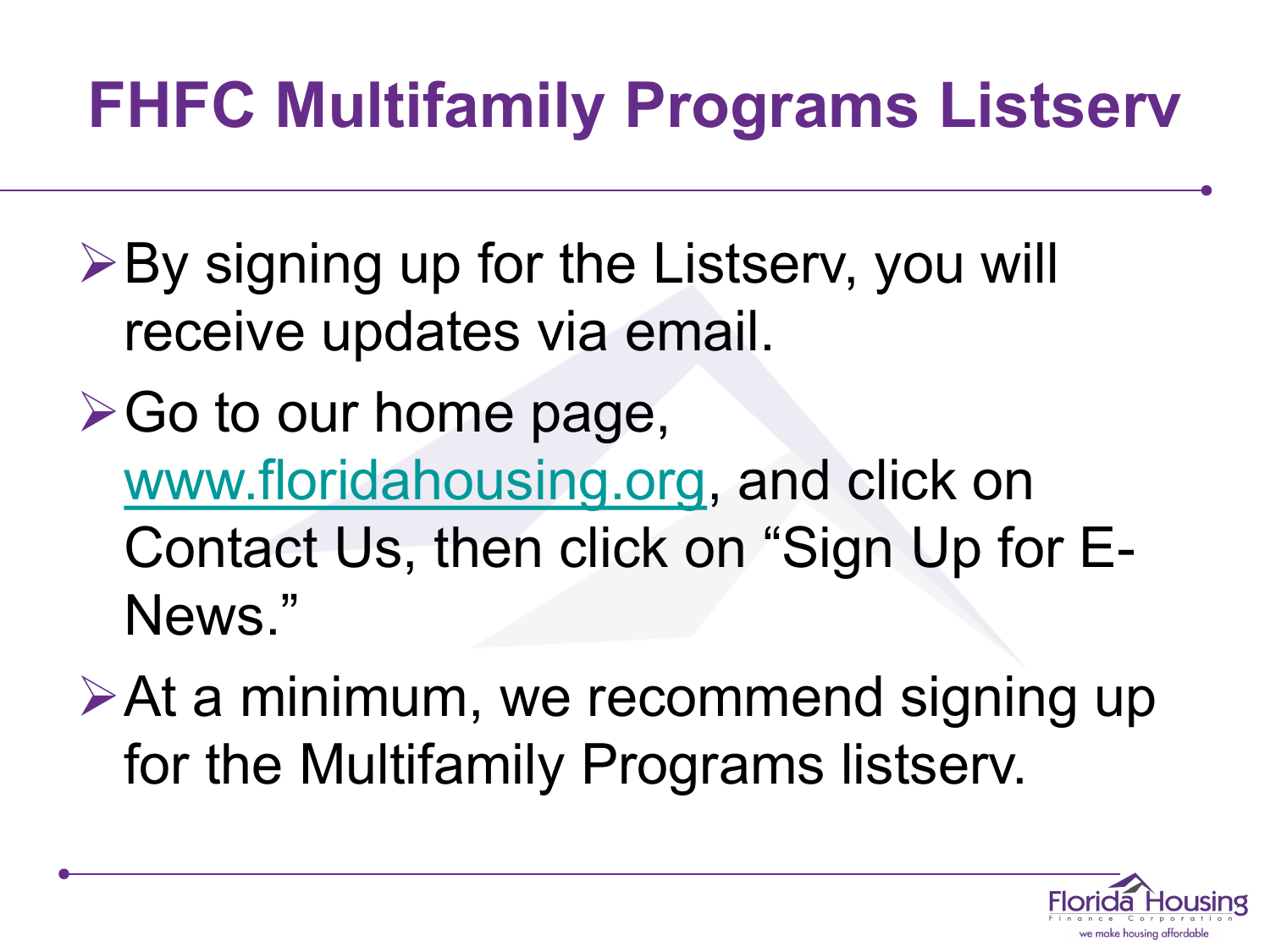## FHFC Contacts

- Trey Price, Executive Director [Trey.Price@floridahousing.org](mailto:Trey.Price@floridahousing.org)
- Marisa Button, Director of Multifamily Programs [Marisa.Button@floridahousing.org](mailto:Marisa.Button@floridahousing.org)
- Kevin Tatreau, Director of Development Finance [Kevin.Tatreau@floridahousing.org](mailto:Kevin.Tatreau@floridahousing.org)
- Bill Aldinger, Director of Policy/Special Programs [Bill.Aldinger@floridahousing.org](mailto:Bill.Aldinger@floridahousing.org)
- Hugh Brown, General Counsel [Hugh.Brown@floridahousing.org](mailto:Hugh.Brown@floridahousing.org)
- Jean Salmonsen, Assistant Director of Multifamily Programs Allocations [Jean.Salmonsen@floridahousing.org](mailto:Jean.Salmonsen@floridahousing.org)
- Tim Kennedy, Assistant Director of Multifamily Programs Loans [Tim.Kennedy@floridahousing.org](mailto:Tim.Kennedy@floridahousing.org)
- Melissa Levy, Assistant Director of Multifamily Programs Housing Credits [Melissa.Levy@floridahousing.org](mailto:Melissa.Levy@floridahousing.org)
- Robert Dearduff, Assistant Director of Special Programs [Robert.Dearduff@floridahousing.org](mailto:Robert.Dearduff@floridahousing.org)